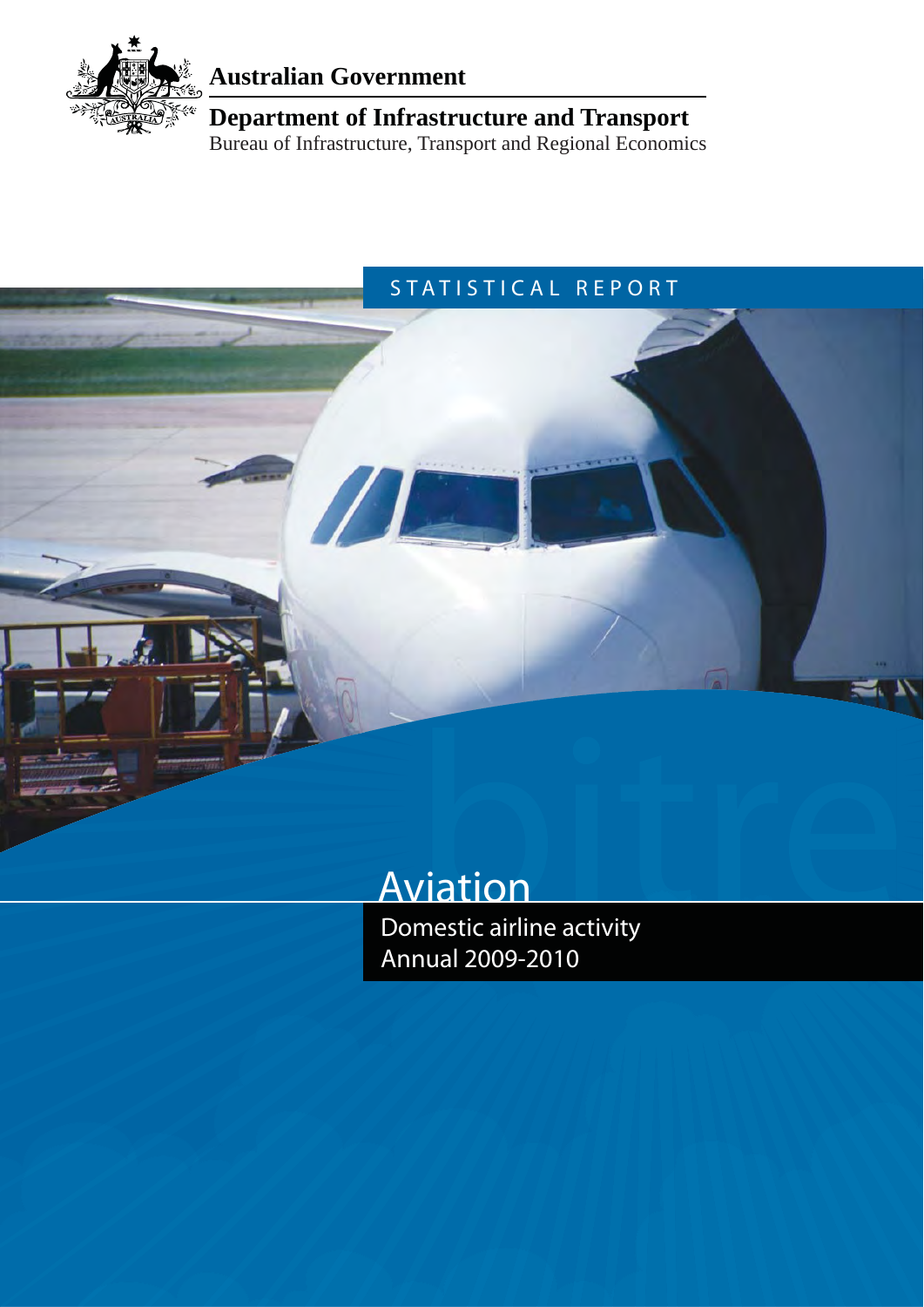© Commonwealth of Australia 2010

ISSN 1832-1968

Released October 2010

This work is copyright and the data contained in this publication should not be reproduced or used in any form without acknowledgement.

Enquiries:

Nebojsa Pavlovic

Bureau of Infrastructure, Transport and Regional Economics

GPO Box 501

Canberra ACT 2601

Telephone: 02 6274 6817

Facsimile: 02 6274 7727

Website: [www.bitre.gov.au](http://www.bitre.gov.au/) 

Email: [avstats@infrastructure.gov.au](mailto:avstats@infrastructure.gov.au) 

[Nebojsa.Pavlovic@infrastructure.gov.au](mailto:Nebojsa.Pavlovic@infrastructure.gov.au) 

This publication can be downloaded from the BITRE website. A spreadsheet format of the timeseries data is also available at:

<http://www.bitre.gov.au/info.aspx?ResourceId=225&NodeId=101>

Disclaimers

BITRE seeks to publish its work to the highest professional standards. However, it cannot accept responsibility for any consequences arising from the use of information herein. Readers should rely on their own skill and judgment in applying any information or analysis to particular issues or circumstances.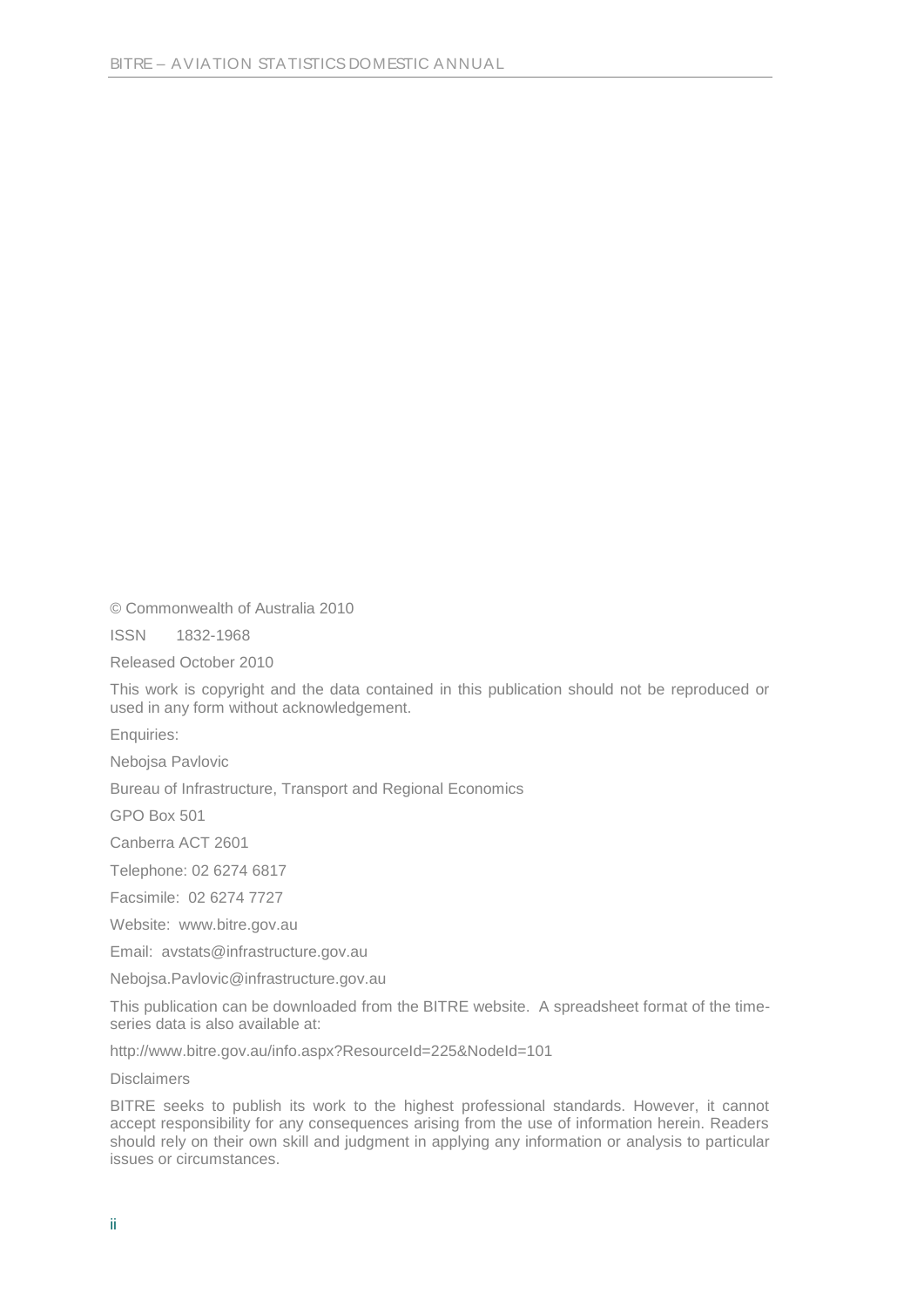# **FOREWORD**

This report provides an overview of domestic (including regional) airline activity in Australia for the year ending June 2010.

The data covers revenue passengers carried by Australian-registered operators of scheduled regular public transport services over Australian flight stages, including passengers carried between domestic airports on international flights operated by these carriers. The passengers carried refer to traffic on board by stages. These statistics may not match the passenger numbers shown in other spreadsheets available for download from the BITRE web site where passengers carried between domestic airports on international flights are excluded.

Charter flights are not included in these statistics.

Individual routes shown are restricted to those with an average exceeding 8 000 passengers per month where two or more airlines operate in competition. For the year ending June 2010 there were 54 such routes: 51 routes met these criteria for all twelve months of the year while three routes did so for a period shorter than one year.

Information on the total network for the year ending June 2010 is presented on page 2. Detailed information on the top 54 individual routes can be found in the summary pages 3 –10 of this publication. Top ten airport passenger movements are shown on page 11 and long-term trends for the top 20 competitive routes are presented graphically on pages 12–21. A list of definitions can be found on page 23.

The report was prepared by the Aviation Statistics Section of the Bureau of Infrastructure, Transport and Regional Economics with data provided by airlines.

Estimates are included where data is not available and data presented in this publication may contain revisions to previously published data.

Where figures have been rounded, discrepancies may occur between sums of component items and totals, and in percentage changes which are derived from figures prior to rounding.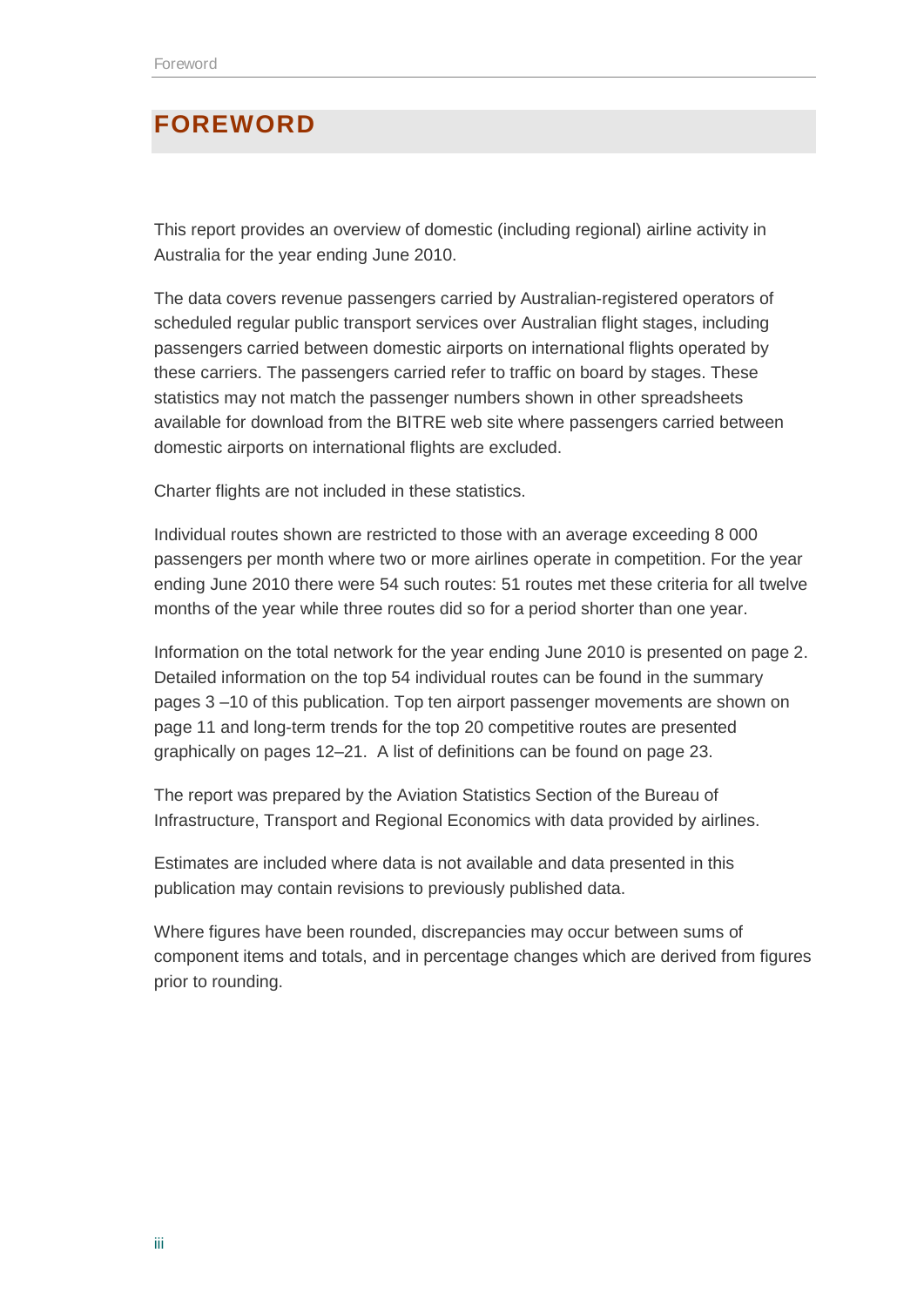This page is intentionally left blank.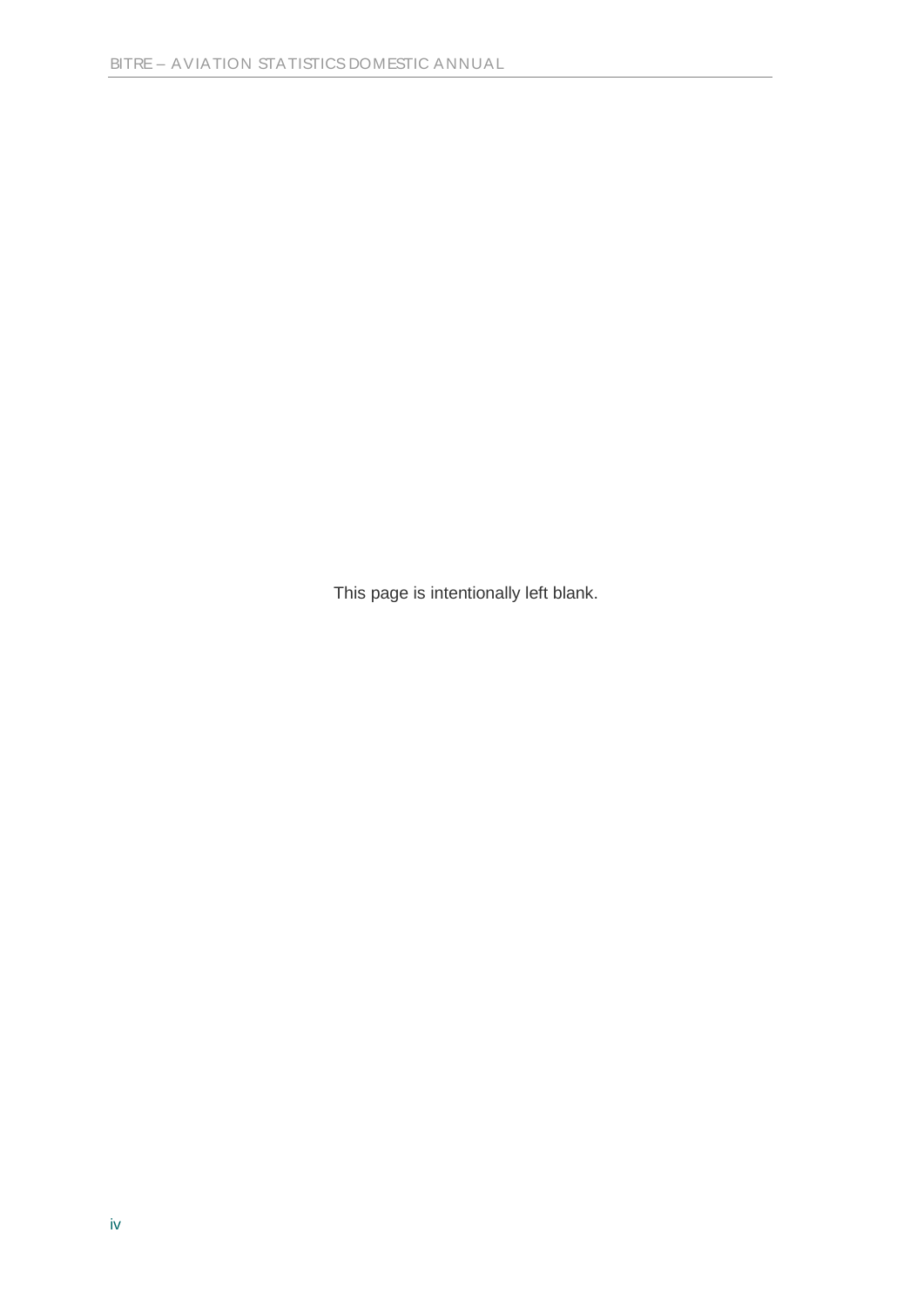# **CONTENTS**

| 1.             |  |
|----------------|--|
| 2.             |  |
| 3.             |  |
| 4.             |  |
| 5.             |  |
| 6.             |  |
| 7 <sub>1</sub> |  |
| 8.             |  |
| 9.             |  |
| 10.            |  |
| 11.            |  |
| 12.            |  |
| 13.            |  |
| 14.            |  |
| 15.            |  |
| 16.            |  |
| 17.            |  |
| 18.            |  |
| 19.            |  |
| 20.            |  |

|--|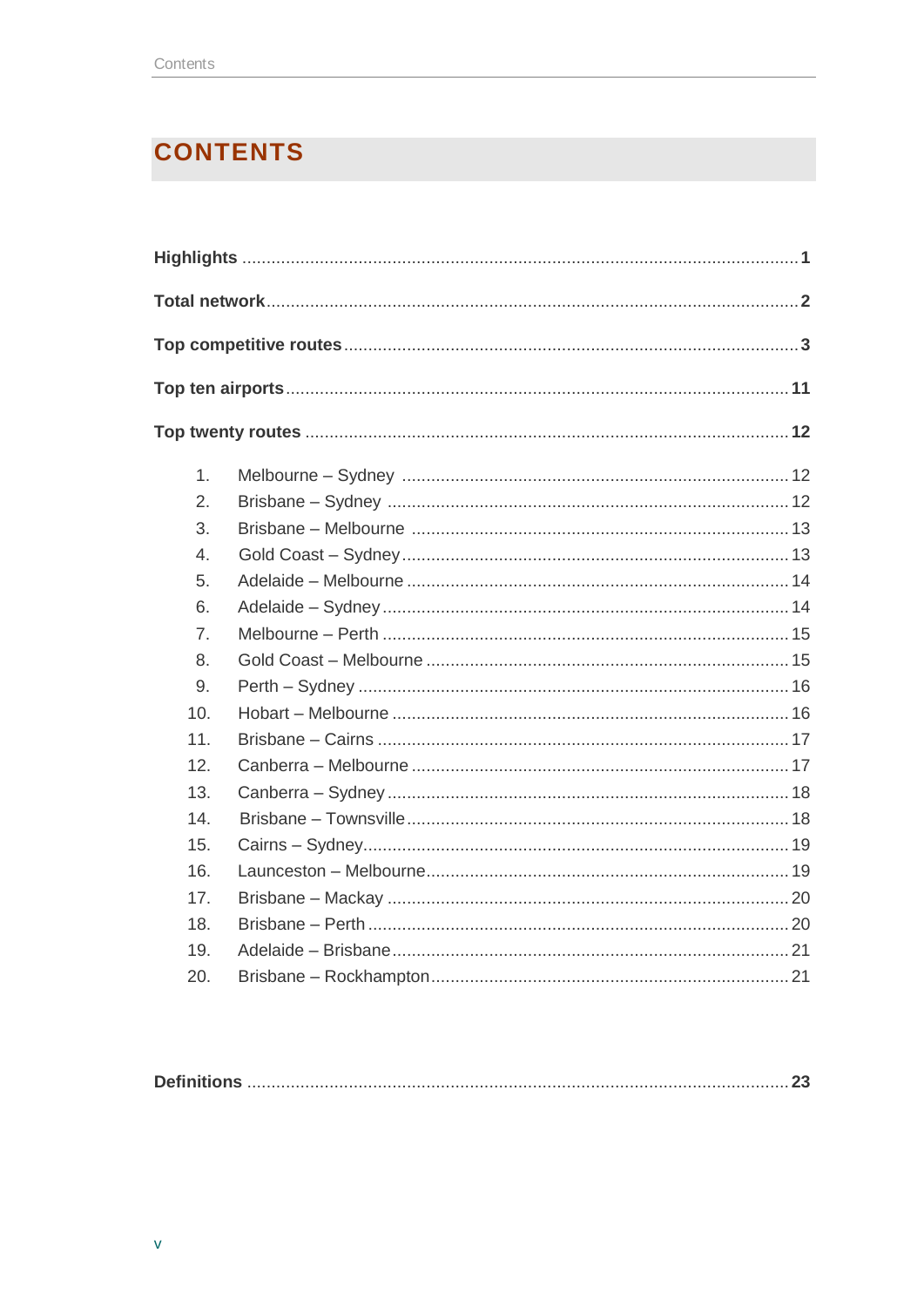This page is intentionally left blank.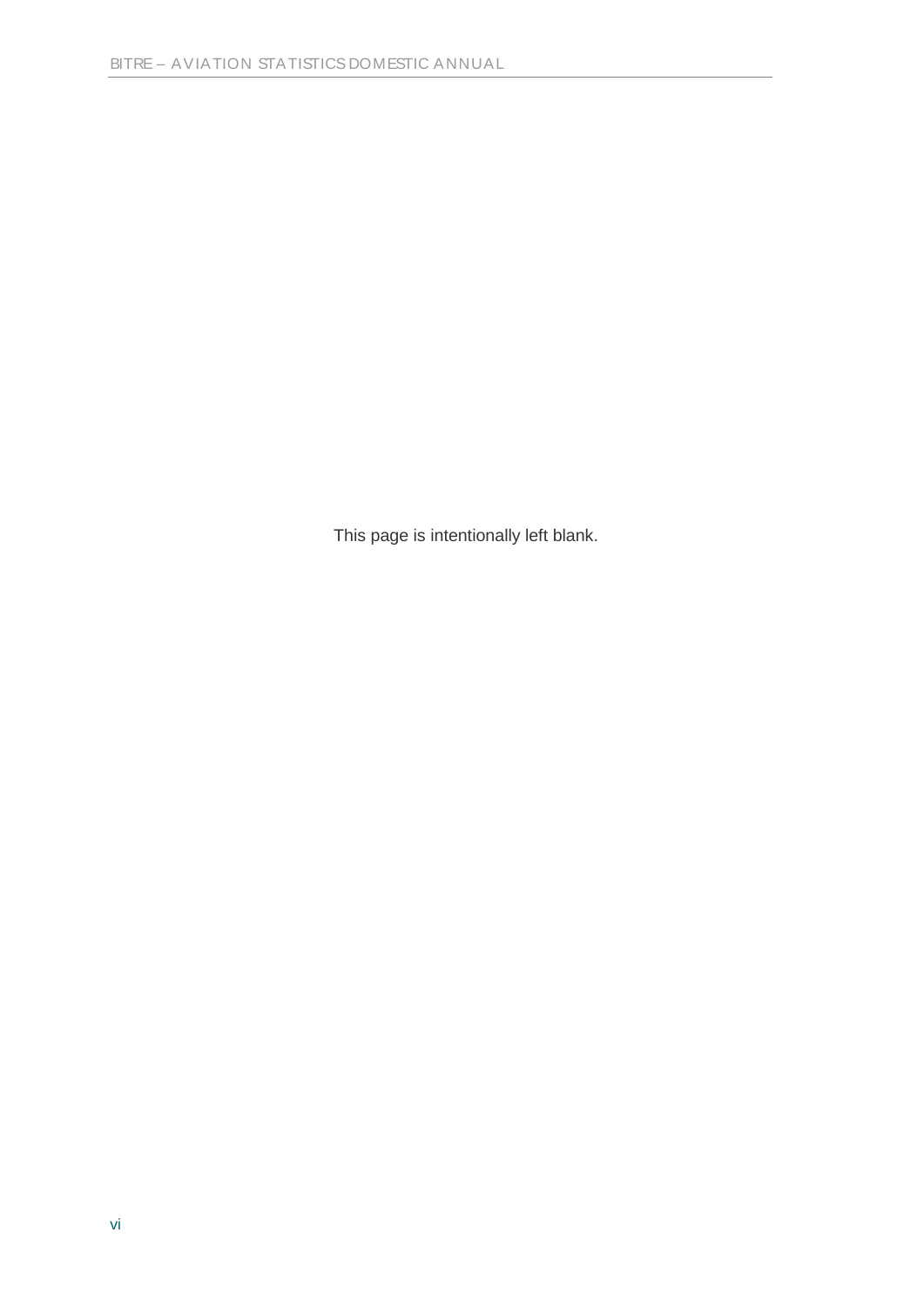# **HIGHLIGHTS**

There were 51.76 million passengers carried on Australian domestic airlines (including regional operations) in the year ending June 2010, an increase of 3.0 per cent on the year ending June 2009. After continuing to be affected by the GFC in the first half of the financial year, the industry showed a marked recovery in the second half to register records levels for the full year, with passenger numbers being higher than in any previous year.

Revenue passenger kilometres (RPKs) were 59.03 billion for the year, up 2.6 per cent on the year ending June 2009. Capacity, measured by available seat kilometres (ASKs), increased 1.4 per cent compared with year ending June 2009 to a total of 74.22 billion.

The number of available seats rose to 66.60 million, an increase of 1.7 per cent compared to the previous year.

The number of aircraft trips increased by 2.2 per cent, from 552 277 for the year ending June 2009 to 564 400 for the year ending June 2010.

With passenger traffic increasing at a faster rate than capacity, the industry wide load factor (RPKs/ASKs) increased from 78.6 per cent for the year ending June 2009 to 79.5 per cent for the year ending June 2010. Seat utilisation on individual routes increased on 31 of the 51 routes for which data is available in both years.

For the year ending June 2010, Melbourne – Sydney remained Australia's busiest route with 7.64 million passengers, an increase of 12.2 per cent compared with the year ending June 2009. It was followed by Brisbane – Sydney with 4.33 million passengers (up 1.6 per cent) and Brisbane – Melbourne with 2.80 million passengers (up 3.6 per cent).

The greatest percentage increase in passengers traffic, compared with the year ending June 2009, was on the Adelaide – Gold Coast route (up 19.4 per cent). There were large increases on a number of other routes, including Cairns – Townsville (up 14.2 per cent), Port Macquarie – Sydney (up 12.6 per cent), Melbourne – Sydney (up 12.2 per cent) and Adelaide – Sydney (up 10.9 per cent).

Routes with traffic decreases for the year ending June 2010 included Cairns – Melbourne (down 16.4 per cent), Sunshine Coast – Sydney (down 15.5 per cent) and Melbourne – Newcastle (down 13.2 per cent).

For the year ending June 2010, Sydney remained Australia's busiest domestic airport with 23.64 million passenger movements, followed by Melbourne with 20.65 million passenger movements and Brisbane with 14.86 million passenger movements.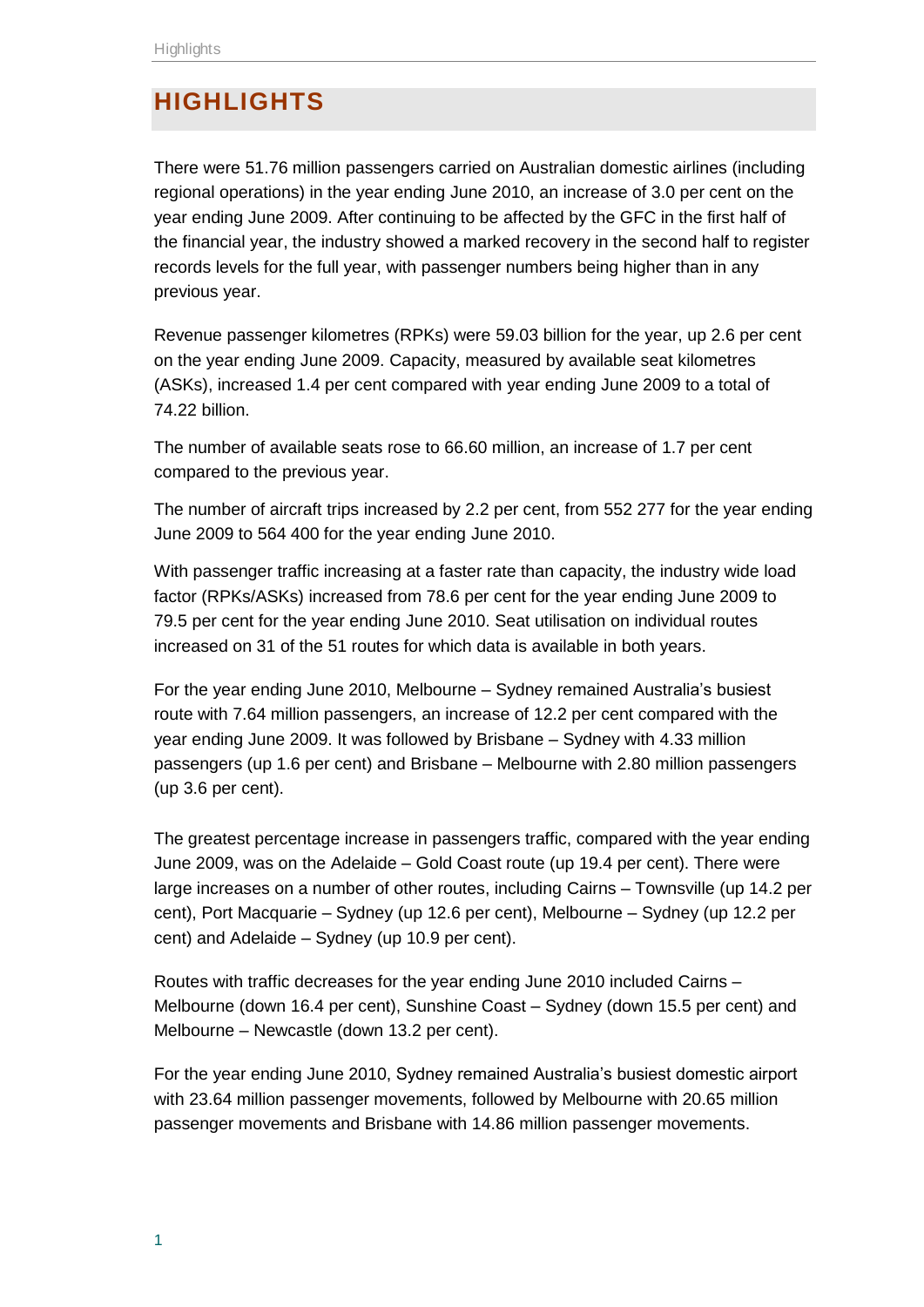# **TOTAL NETWORK**

# **Summary of annual activity**

|                                         | <b>YE June 2009</b> | <b>YE June 2010</b> | % Change |
|-----------------------------------------|---------------------|---------------------|----------|
| Total passengers carried (millions)     | 50.25               | 51.76               | 3.0      |
| Revenue passenger kilometres (billions) | 57.56               | 59.03               | 2.6      |
| Available seats (millions)              | 65.51               | 66.60               | 1.7      |
| Available seat kilometres (billions)    | 73.20               | 74.22               | 1.4      |
| Load factor %                           | 78.6                | 79.5                | 0.9      |
| Aircraft trips (000s)                   | 552.3               | 564.4               | 2.2      |

\* percentage point difference



# **Domestic passenger traffic**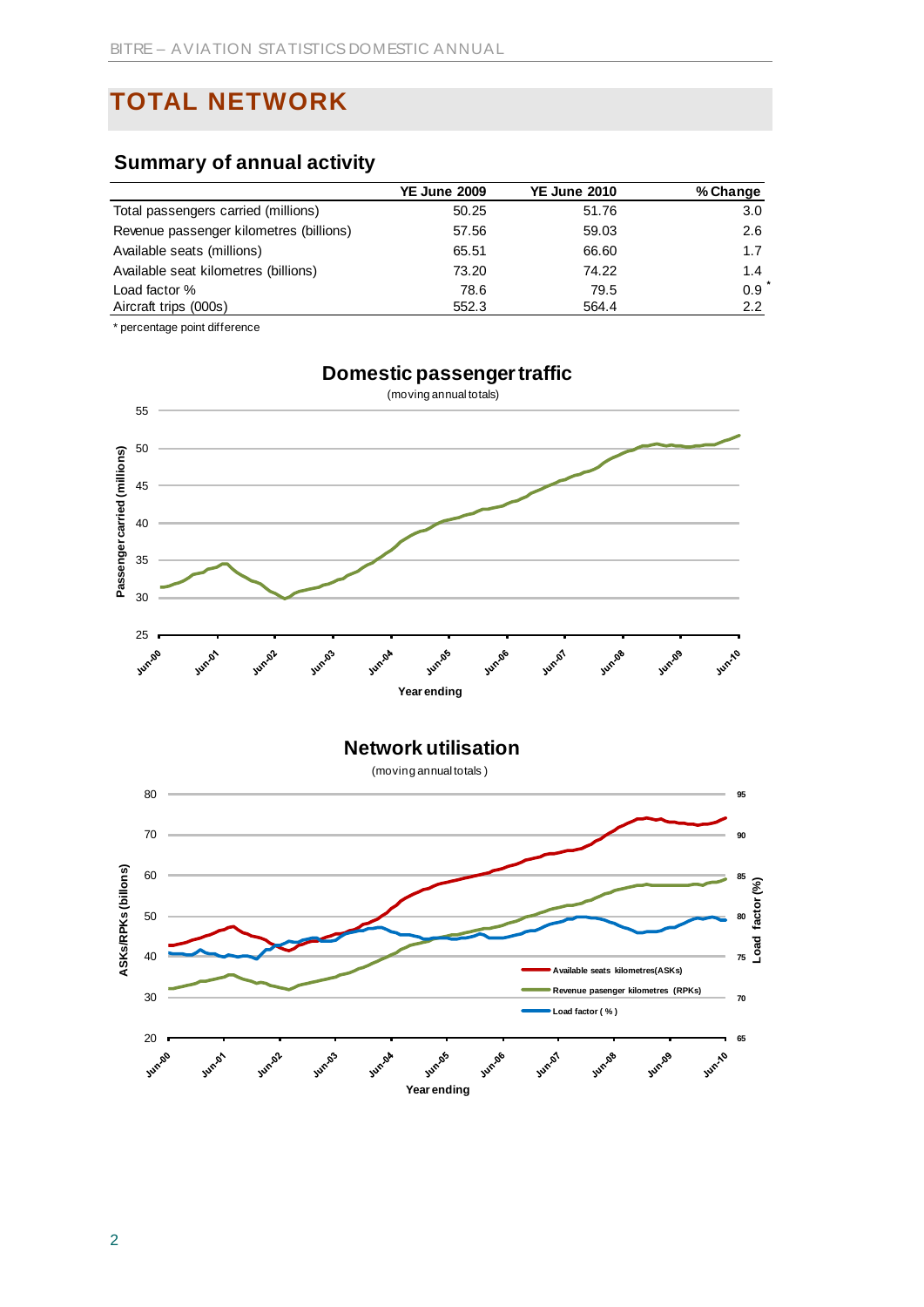# **TOP COMPETITIVE ROUTES**

|                  | <b>City-Pair</b>           | <b>YE June 2009</b> | <b>YE June 2010</b> | % Change |
|------------------|----------------------------|---------------------|---------------------|----------|
| $\mathbf{1}$     | Melbourne - Sydney         | 6814.7              | 7644.0              | 12.2     |
| $\boldsymbol{2}$ | Brisbane - Sydney          | 4 2 6 2.8           | 4 3 3 3.1           | 1.6      |
| 3                | Brisbane - Melbourne       | 2699.2              | 2795.9              | 3.6      |
| 4                | Gold Coast - Sydney        | 2 1 3 8 .5          | 2 2 9 5 .9          | 7.4      |
| 5                | Adelaide - Melbourne       | 2 183.3             | 2 0 9 7.4           | $-3.9$   |
| 6                | Adelaide - Sydney          | 1552.0              | 1721.0              | 10.9     |
| $\overline{7}$   | Melbourne - Perth          | 1749.0              | 1685.1              | $-3.7$   |
| 8                | Gold Coast - Melbourne     | 1608.3              | 1645.9              | 2.3      |
| 9                | Perth - Sydney             | 1446.8              | 1525.2              | 5.4      |
| 10               | Hobart - Melbourne         | 1 199.4             | 1 203.1             | 0.3      |
| 11               | Brisbane - Cairns          | 1 186.8             | 1 1 3 1 . 2         | $-4.7$   |
| 12               | Canberra - Melbourne       | 1 0 9 7 .2          | 1 1 1 9 . 0         | 2.0      |
| 13               | Canberra - Sydney          | 983.5               | 1 0 7 3.8           | 9.2      |
| 14               | Brisbane - Townsville      | 974.0               | 929.9               | $-4.5$   |
| 15               | Cairns - Sydney            | 883.2               | 844.2               | $-4.4$   |
| 16               | Launceston - Melbourne     | 828.2               | 832.9               | 0.6      |
| 17               | Brisbane - Mackay          | 756.8               | 733.1               | $-3.1$   |
| 18               | Brisbane - Perth           | 711.4               | 731.5               | 2.8      |
| 19               | Adelaide - Brisbane        | 652.7               | 657.7               | 0.8      |
| 20               | Brisbane - Rockhampton     | 589.3               | 617.7               | 4.8      |
| 21               | Adelaide - Perth           | 595.0               | 613.2               | 3.1      |
| 22               | Brisbane - Canberra        | 611.9               | 607.3               | $-0.8$   |
| 23               | Brisbane - Newcastle       | 557.7               | 577.1               | 3.5      |
| 24               | Karratha - Perth           | 350.8               | 564.9               | $NA$ (a) |
| 25               | Hobart - Sydney            | 478.6               | 488.0               | 2.0      |
| 26               | Sunshine Coast - Sydney    | 497.4               | 420.5               | $-15.5$  |
| 27               | Melbourne - Sunshine Coast | 419.0               | 391.9               | $-6.5$   |
| 28               | Cairns - Melbourne         | 459.6               | 384.2               | $-16.4$  |
| 29               | Brisbane - Darwin          | 367.4               | 370.7               | 0.9      |
| 30               | Melbourne - Newcastle      | 400.9               | 347.9               | $-13.2$  |
| 31               | Broome - Perth             | 309.6               | 324.4               | 4.8      |
| 32               | Coffs Harbour - Sydney     | 299.7               | 299.2               | $-0.2$   |
| 33               | Adelaide - Gold Coast      | 235.3               | 280.9               | 19.4     |
| 34               | Perth - Port Hedland       |                     | 273.5               | NA(b)    |
| 35               | Ballina - Sydney           | 264.1               | 267.1               | 1.1      |
| 36               | Darwin - Melbourne         | 239.2               | 262.2               | 9.6      |
| 37               | Albury - Sydney            | 233.2               | 241.4               | 3.5      |
| 38               | Brisbane - Proserpine      | 226.2               | 213.6               | $-5.6$   |
| 39               | Kalgoorlie - Perth         | 223.5               | 212.3               | $-5.0$   |
| 40               | Adelaide - Canberra        | 194.2               | 209.9               | 8.1      |
| 41               | Launceston - Sydney        | 205.9               | 208.6               | 1.3      |
| 42               | Port Macquarie - Sydney    | 178.9               | 201.5               | 12.6     |
| 43               | Melbourne - Mildura        | 176.8               | 191.7               | 8.4      |
| 44               | Newman - Perth             | 134.2               | 182.2               | $NA$ (c) |
| 45               | Hamilton Island - Sydney   | .,                  | 181.3               | $NA$ (d) |
|                  |                            |                     |                     |          |

### **Table 1: Passengers carried (000s) — annual activity**

(continued)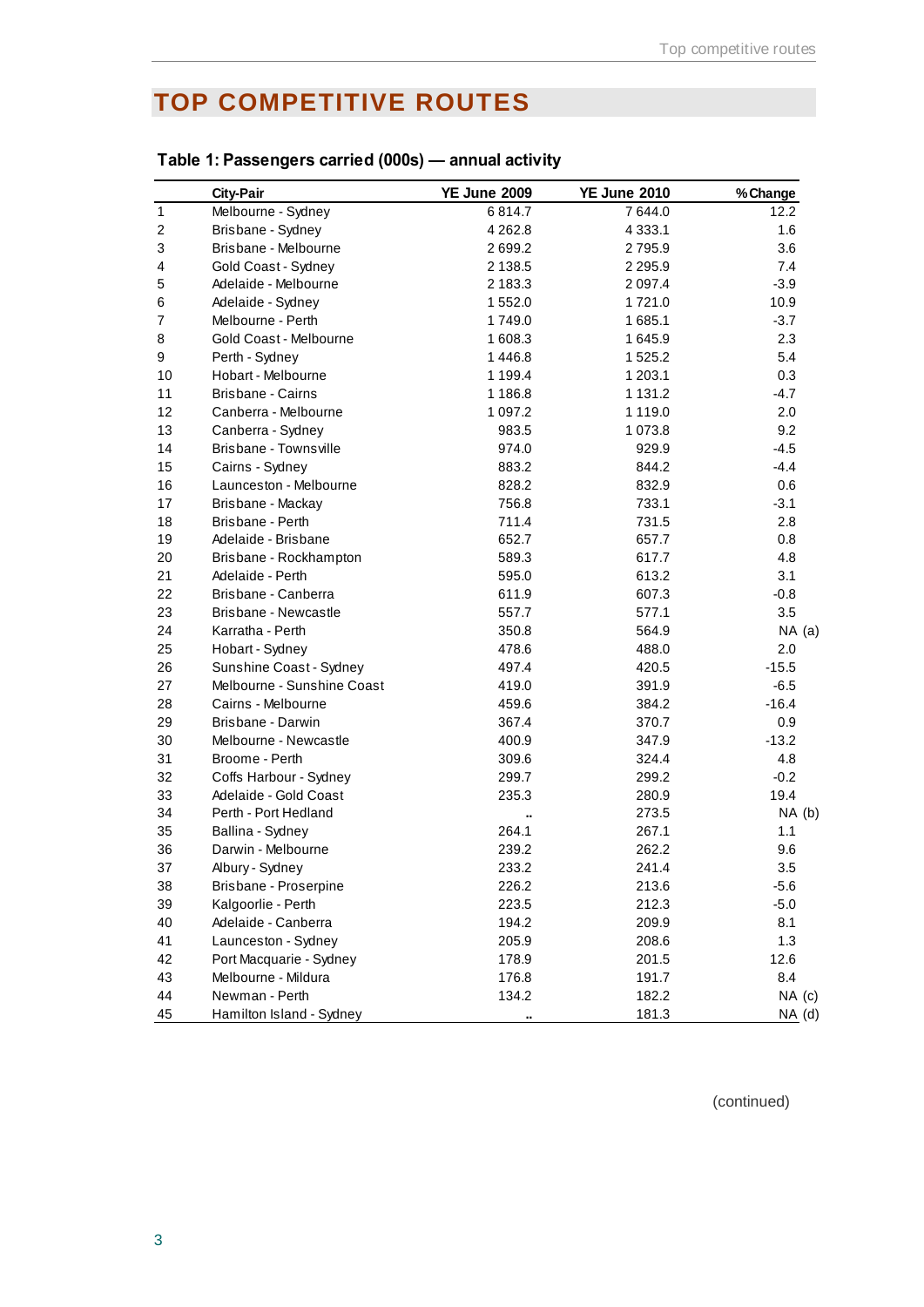|    | <b>City-Pair</b>              | <b>YE June 2009</b> | <b>YE June 2010</b> | % Change |
|----|-------------------------------|---------------------|---------------------|----------|
| 46 | Brisbane - Hamilton Island    | 186.2               | 178.7               | -4.0     |
| 47 | Sydney - Wagga Wagga          | 174.6               | 177.9               | 1.9      |
| 48 | Dubbo - Sydney                | 172.7               | 175.1               | 1.4      |
| 49 | Cairns - Townsville           | 149.3               | 170.5               | 14.2     |
| 50 | Sydney - Townsville           | 169.4               | 168.3               | $-0.6$   |
| 51 | Darwin - Perth                | 27.4                | 151.6               | NA(e)    |
| 52 | Gold Coast - Newcastle        | 132.8               | 142.6               | $NA$ (f) |
| 53 | Alice Springs - Melbourne     | 137.0               | 141.7               | 3.5      |
| 54 | Adelaide - Port Lincoln       |                     | 66.2                | $NA$ (g) |
|    | <b>Total domestic network</b> | 50 248.4            | 51 761.2            | 3.0      |

(a) Karratha - Perth route included from October 2008, prior data not shown.

(b) Perth - Port Hedland route included from August 2009, prior data not shown.

(c) Newman - Perth route included from October 2008, prior data not shown.

(d) Hamilton Island - Sydney route included from July 2009, prior data not shown.

(e) Darwin - Perth route included from May 2009, prior data not shown.

(f) Gold Coast - Newcastle route included from August 2008, prior data not shown.

(g) Adelaide - Port Lincoln route included from March 2010, prior data not shown.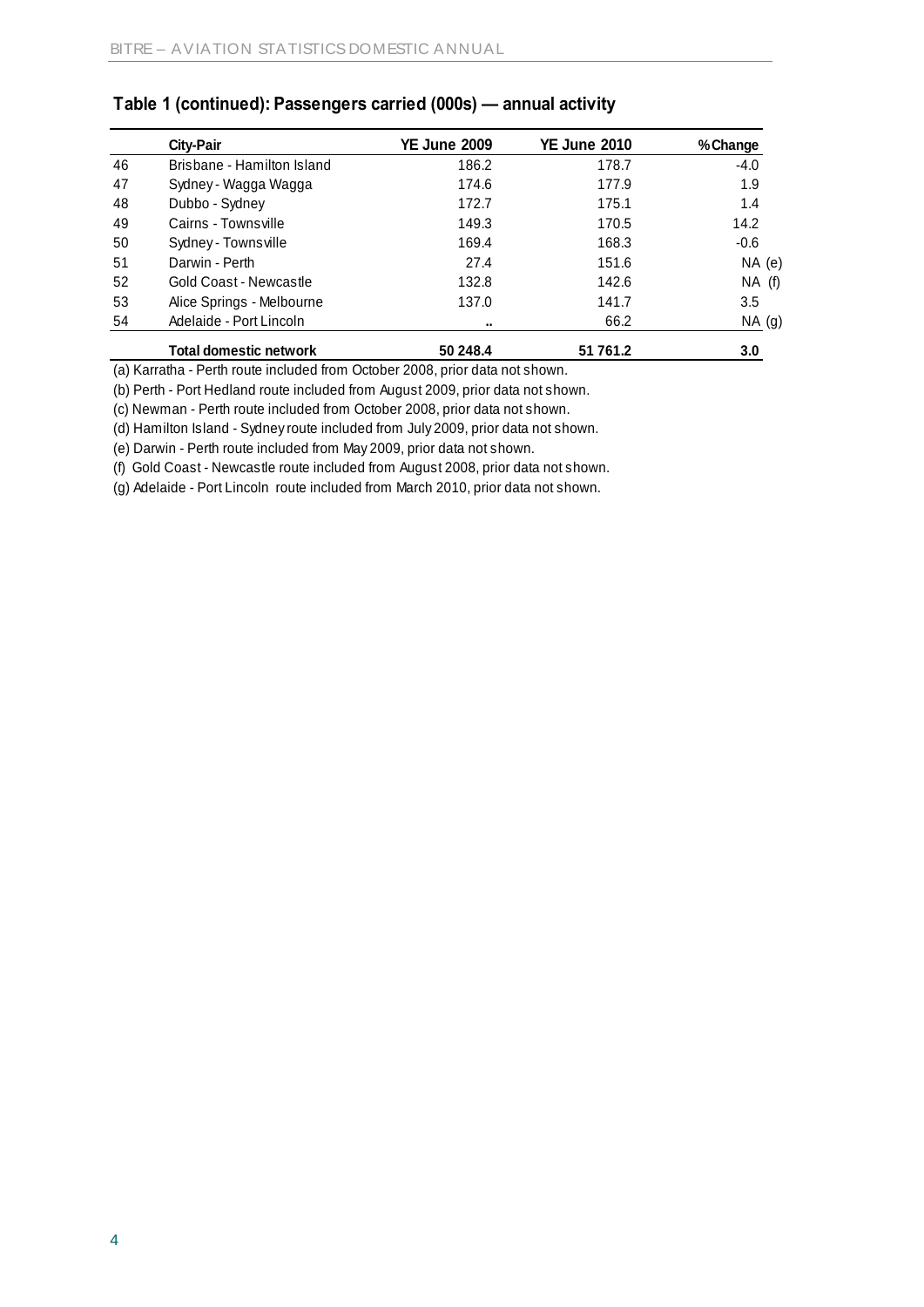|              | <b>City-Pair</b>           | <b>YE June 2009</b> | <b>YE June 2010</b> | % Change |
|--------------|----------------------------|---------------------|---------------------|----------|
| $\mathbf{1}$ | Melbourne - Sydney         | 8 4 6 3.8           | 9 3 4 0.9           | 10.4     |
| 2            | Brisbane - Sydney          | 5 3 2 9.1           | 5 2 66.1            | $-1.2$   |
| 3            | Brisbane - Melbourne       | 3 3 7 3 . 6         | 3 3 6 0.7           | $-0.4$   |
| 4            | Gold Coast - Sydney        | 2539.9              | 2742.6              | 8.0      |
| 5            | Adelaide - Melbourne       | 2755.4              | 2 4 9 1 .4          | $-9.6$   |
| 6            | Adelaide - Sydney          | 1932.4              | 2 0 9 4 .0          | 8.4      |
| 7            | Melbourne - Perth          | 2 137.6             | 2 0 0 3.5           | $-6.3$   |
| 8            | Gold Coast - Melbourne     | 1861.5              | 1943.6              | 4.4      |
| 9            | Perth - Sydney             | 1775.1              | 1844.8              | 3.9      |
| 10           | Hobart - Melbourne         | 1512.1              | 1455.3              | $-3.8$   |
| 11           | Brisbane - Cairns          | 1451.8              | 1 3 6 7 .5          | $-5.8$   |
| 12           | Canberra - Melbourne       | 1667.5              | 1581.7              | $-5.1$   |
| 13           | Canberra - Sydney          | 1703.8              | 1675.0              | $-1.7$   |
| 14           | Brisbane - Townsville      | 1 3 1 5 .0          | 1 176.9             | $-10.5$  |
| 15           | Cairns - Sydney            | 1 0 8 1 .0          | 1 0 2 0 . 3         | $-5.6$   |
| 16           | Launceston - Melbourne     | 1 0 4 6 .9          | 1 0 66.8            | 1.9      |
| 17           | Brisbane - Mackay          | 961.8               | 918.0               | $-4.6$   |
| 18           | Brisbane - Perth           | 873.0               | 868.0               | $-0.6$   |
| 19           | Adelaide - Brisbane        | 774.6               | 792.0               | 2.2      |
| 20           | Brisbane - Rockhampton     | 762.4               | 805.4               | 5.6      |
| 21           | Adelaide - Perth           | 803.4               | 755.5               | $-6.0$   |
| 22           | Brisbane - Canberra        | 864.1               | 818.2               | $-5.3$   |
| 23           | Brisbane - Newcastle       | 734.3               | 731.6               | $-0.4$   |
| 24           | Karratha - Perth           | 597.4               | 891.3               | $NA$ (a) |
| 25           | Hobart - Sydney            | 590.8               | 594.0               | 0.5      |
| 26           | Sunshine Coast - Sydney    | 591.9               | 532.3               | $-10.1$  |
| 27           | Melbourne - Sunshine Coast | 494.5               | 468.7               | $-5.2$   |
| 28           | Cairns - Melbourne         | 551.5               | 450.8               | $-18.3$  |
| 29           | Brisbane - Darwin          | 463.4               | 469.7               | 1.4      |
| 30           | Melbourne - Newcastle      | 496.3               | 431.9               | $-13.0$  |
| 31           | Broome - Perth             | 444.3               | 443.8               | $-0.1$   |
| 32           | Coffs Harbour - Sydney     | 371.6               | 386.2               | 3.9      |
| 33           | Adelaide - Gold Coast      | 276.5               | 343.7               | 24.3     |
| 34           | Perth - Port Hedland       |                     | 410.3               | NA(b)    |
| 35           | Ballina - Sydney           | 319.9               | 345.8               | 8.1      |
| 36           | Darwin - Melbourne         | 286.2               | 344.4               | 20.3     |
| 37           | Albury - Sydney            | 345.0               | 347.1               | 0.6      |
| 38           | Brisbane - Proserpine      | 254.7               | 252.2               | $-1.0$   |
| 39           | Kalgoorlie - Perth         | 369.1               | 312.3               | $-15.4$  |
| 40           | Adelaide - Canberra        | 273.5               | 281.8               | 3.0      |
| 41           | Launceston - Sydney        | 248.9               | 250.5               | 0.6      |
| 42           | Port Macquarie - Sydney    | 262.2               | 277.6               | 5.9      |
| 43           | Melbourne - Mildura        | 244.0               | 263.3               | 7.9      |
| 44           | Newman - Perth             | 233.1               | 326.9               | $NA$ (c) |
| 45           | Hamilton Island - Sydney   |                     | 243.5               | NA (d)   |

# **Table 2: Available seats (000s) — annual activity**

(continued)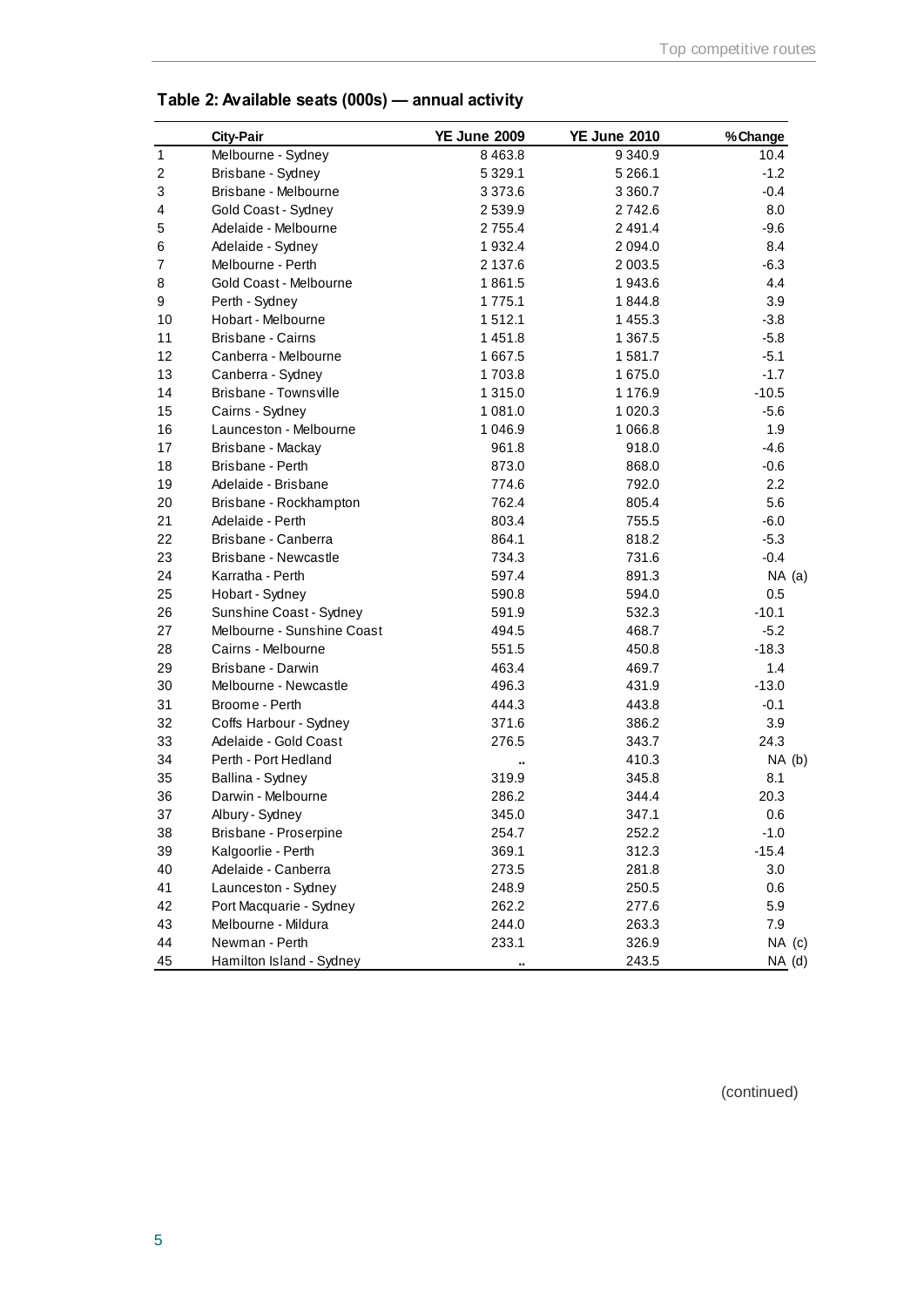|    | <b>City-Pair</b>              | <b>YE June 2009</b> | <b>YE June 2010</b> | % Change |
|----|-------------------------------|---------------------|---------------------|----------|
| 46 | Brisbane - Hamilton Island    | 239.7               | 244.6               | 2.0      |
| 47 | Sydney - Wagga Wagga          | 235.4               | 264.8               | 12.5     |
| 48 | Dubbo - Sydney                | 231.8               | 244.5               | 5.5      |
| 49 | Cairns - Townsville           | 226.8               | 289.0               | 27.4     |
| 50 | Sydney - Townsville           | 212.3               | 205.9               | $-3.0$   |
| 51 | Darwin - Perth                | 45.9                | 241.6               | NA(e)    |
| 52 | Gold Coast - Newcastle        | 163.2               | 179.0               | $NA$ (f) |
| 53 | Alice Springs - Melbourne     | 179.3               | 178.3               | -0.6     |
| 54 | Adelaide - Port Lincoln       |                     | 125.0               | $NA$ (g) |
|    | <b>Total domestic network</b> | 65 511.3            | 66 602.5            | 1.7      |

(a) Karratha - Perth route included from October 2008, prior data not shown.

(b) Perth - Port Hedland route included from August 2009, prior data not shown.

(c) Newman - Perth route included from October 2008, prior data not shown.

(d) Hamilton Island - Sydney route included from July 2009, prior data not shown.

(e) Darwin - Perth route included from May 2009, prior data not shown.

(f) Gold Coast - Newcastle route included from August 2008, prior data not shown.

(g) Adelaide - Port Lincoln route included from March 2010, prior data not shown.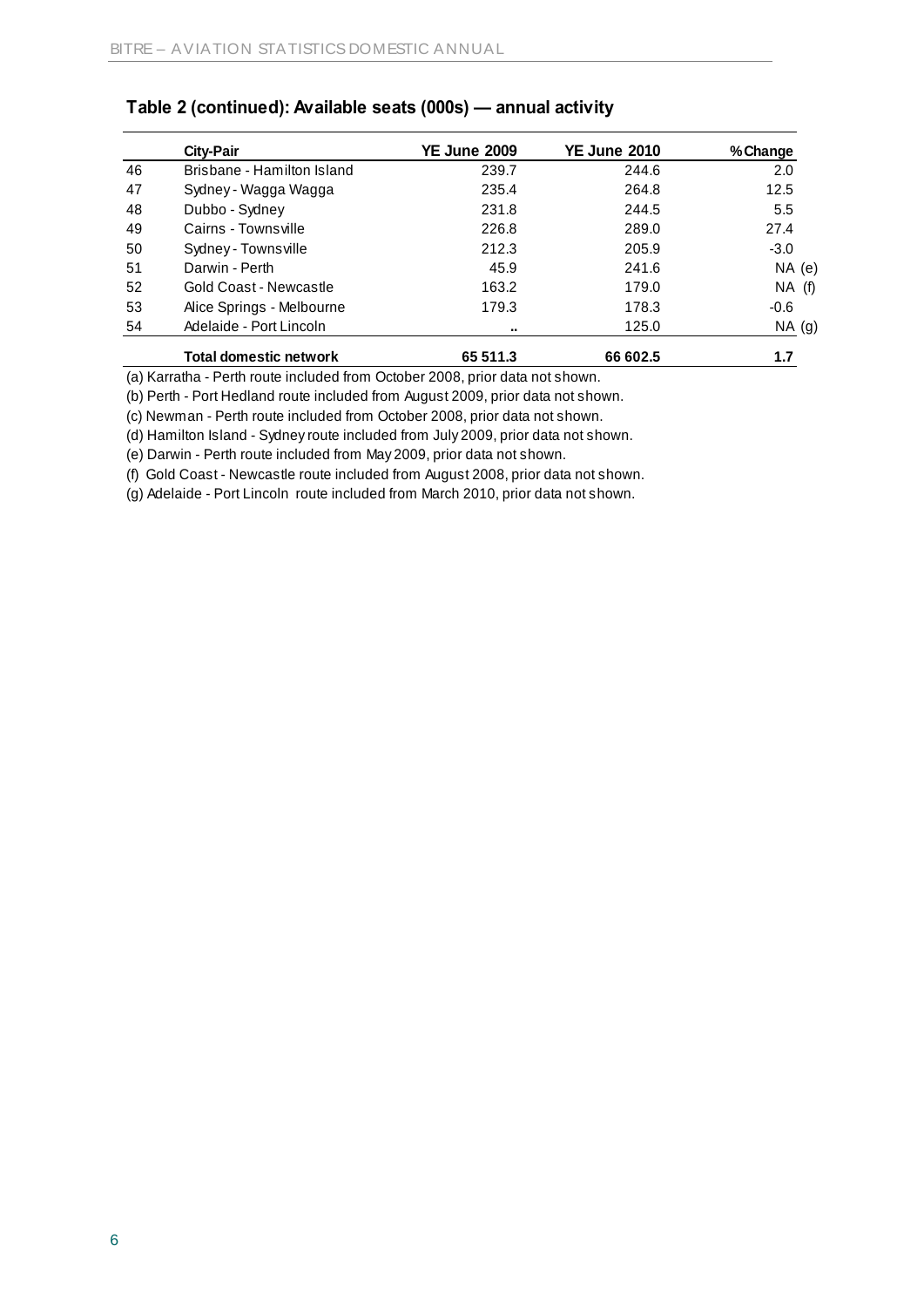|              | <b>City-Pair</b>           | <b>YE June 2009</b> | <b>YE June 2010</b> | % Point diff |
|--------------|----------------------------|---------------------|---------------------|--------------|
| $\mathbf{1}$ | Melbourne - Sydney         | 80.5                | 81.8                | 1.3          |
| 2            | Brisbane - Sydney          | 80.0                | 82.3                | 2.3          |
| 3            | Brisbane - Melbourne       | 80.0                | 83.2                | 3.2          |
| 4            | Gold Coast - Sydney        | 84.2                | 83.7                | $-0.5$       |
| 5            | Adelaide - Melbourne       | 79.2                | 84.2                | 4.9          |
| 6            | Adelaide - Sydney          | 80.3                | 82.2                | 1.9          |
| 7            | Melbourne - Perth          | 81.8                | 84.1                | 2.3          |
| 8            | Gold Coast - Melbourne     | 86.4                | 84.7                | $-1.7$       |
| 9            | Perth - Sydney             | 81.5                | 82.7                | 1.2          |
| 10           | Hobart - Melbourne         | 79.3                | 82.7                | 3.4          |
| 11           | <b>Brisbane - Cairns</b>   | 81.7                | 82.7                | 1.0          |
| 12           | Canberra - Melbourne       | 65.8                | 70.7                | 5.0          |
| 13           | Canberra - Sydney          | 57.7                | 64.1                | 6.4          |
| 14           | Brisbane - Townsville      | 74.1                | 79.0                | 4.9          |
| 15           | Cairns - Sydney            | 81.7                | 82.7                | 1.0          |
| 16           | Launceston - Melbourne     | 79.1                | 78.1                | $-1.0$       |
| 17           | Brisbane - Mackay          | 78.7                | 79.9                | 1.2          |
| 18           | Brisbane - Perth           | 81.5                | 84.3                | 2.8          |
| 19           | Adelaide - Brisbane        | 84.3                | 83.0                | $-1.2$       |
| 20           | Brisbane - Rockhampton     | 77.3                | 76.7                | $-0.6$       |
| 21           | Adelaide - Perth           | 74.1                | 81.2                | 7.1          |
| 22           | Brisbane - Canberra        | 70.8                | 74.2                | 3.4          |
| 23           | Brisbane - Newcastle       | 75.9                | 78.9                | 2.9          |
| 24           | Karratha - Perth           | 58.7                | 63.4                | $NA$ (a)     |
| 25           | Hobart - Sydney            | 81.0                | 82.2                | 1.1          |
| 26           | Sunshine Coast - Sydney    | 84.0                | 79.0                | $-5.0$       |
| 27           | Melbourne - Sunshine Coast | 84.7                | 83.6                | $-1.1$       |
| 28           | Cairns - Melbourne         | 83.3                | 85.2                | 1.9          |
| 29           | Brisbane - Darwin          | 79.3                | 78.9                | $-0.4$       |
| 30           | Melbourne - Newcastle      | 80.8                | 80.6                | $-0.2$       |
| 31           | Broome - Perth             | 69.7                | 73.1                | 3.4          |
| 32           | Coffs Harbour - Sydney     | 80.7                | 77.5                | $-3.2$       |
| 33           | Adelaide - Gold Coast      | 85.1                | 81.7                | $-3.4$       |
| 34           | Perth - Port Hedland       | .,                  | 66.7                | NA(b)        |
| 35           | Ballina - Sydney           | 82.6                | 77.2                | $-5.3$       |
| 36           | Darwin - Melbourne         | 83.6                | 76.1                | $-7.4$       |
| 37           | Albury - Sydney            | 67.6                | 69.6                | 1.9          |
| 38           | Brisbane - Proserpine      | 88.8                | 84.7                | $-4.1$       |
| 39           | Kalgoorlie - Perth         | 60.5                | 68.0                | 7.4          |
| 40           | Adelaide - Canberra        | 71.0                | 74.5                | 3.5          |
| 41           | Launceston - Sydney        | 82.7                | 83.3                | 0.6          |
| 42           | Port Macquarie - Sydney    | 68.2                | 72.6                | 4.4          |
| 43           | Melbourne - Mildura        | 72.5                | 72.8                | 0.3          |
| 44           | Newman - Perth             | 57.6                | 55.7                | $NA$ (c)     |
| 45           | Hamilton Island - Sydney   |                     | 74.4                | NA (d)       |
|              |                            |                     |                     |              |

# **Table 3: Load factors (%) — annual activity**

(continued)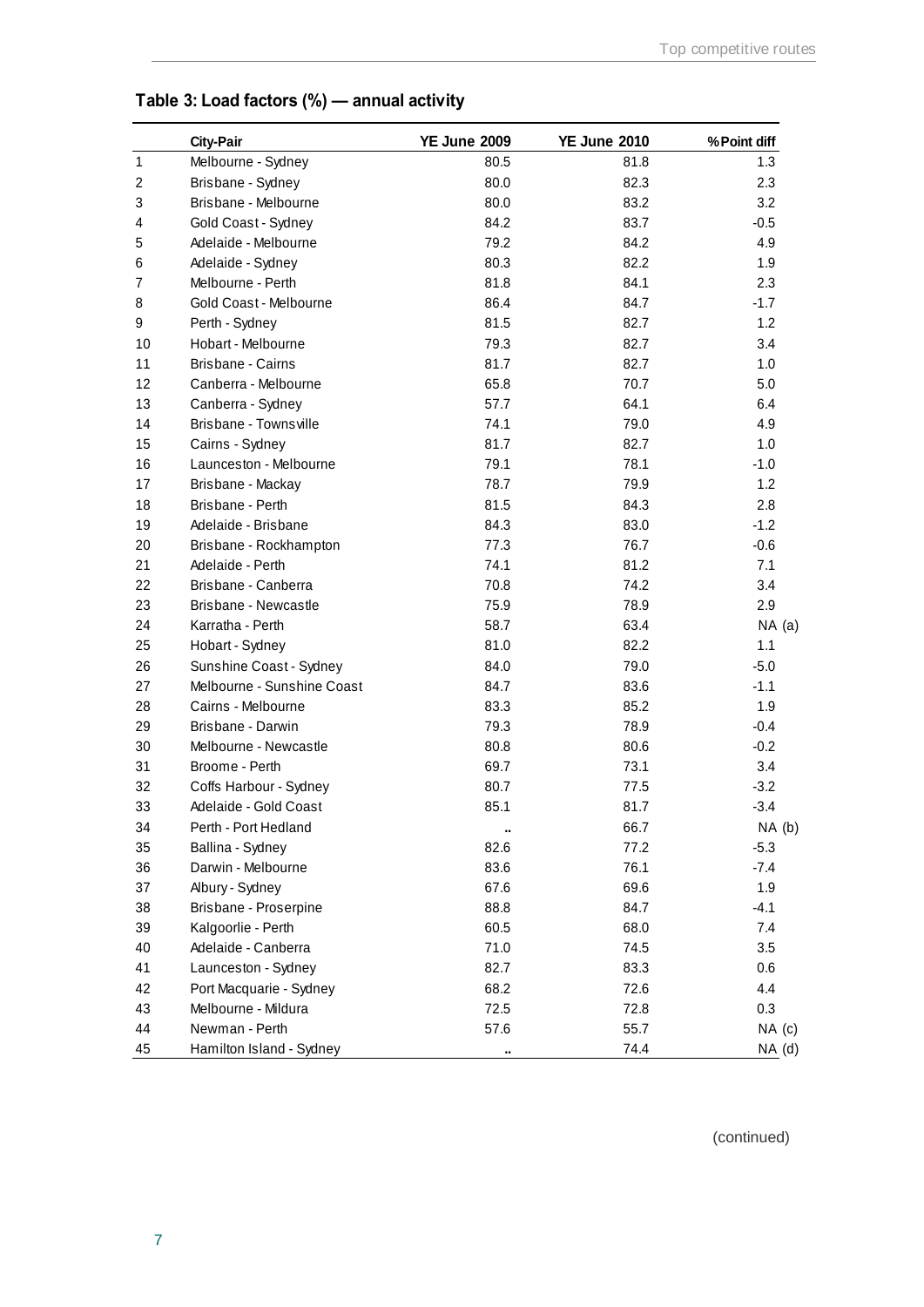|    | <b>City-Pair</b>              | <b>YE June 2009</b> | <b>YE June 2010</b> | % Point diff |
|----|-------------------------------|---------------------|---------------------|--------------|
| 46 | Brisbane - Hamilton Island    | 77.7                | 73.1                | $-4.6$       |
| 47 | Sydney - Wagga Wagga          | 74.2                | 67.2                | $-7.0$       |
| 48 | Dubbo - Sydney                | 74.5                | 71.6                | $-2.9$       |
| 49 | Cairns - Townsville           | 65.8                | 59.0                | $-6.8$       |
| 50 | Sydney - Townsville           | 79.8                | 81.8                | 2.0          |
| 51 | Darwin - Perth                | 59.6                | 62.8                | $NA$ (e)     |
| 52 | Gold Coast - Newcastle        | 81.4                | 79.7                | $NA$ (f)     |
| 53 | Alice Springs - Melbourne     | 76.4                | 79.5                | 3.1          |
| 54 | Adelaide - Port Lincoln       |                     | 53.0                | $NA$ (g)     |
|    | <b>Total domestic network</b> | 78.6                | 79.5                | 0.9          |

#### **Table 3 (continued): Load factors (%) — annual activity**

(a) Karratha - Perth route included from October 2008, prior data not shown.

(b) Perth - Port Hedland route included from August 2009, prior data not shown.

(c) Newman - Perth route included from October 2008, prior data not shown.

(d) Hamilton Island - Sydney route included from July 2009, prior data not shown.

(e) Darwin - Perth route included from May 2009, prior data not shown.

(f) Gold Coast - Newcastle route included from August 2008, prior data not shown.

(g) Adelaide - Port Lincoln route included from March 2010, prior data not shown.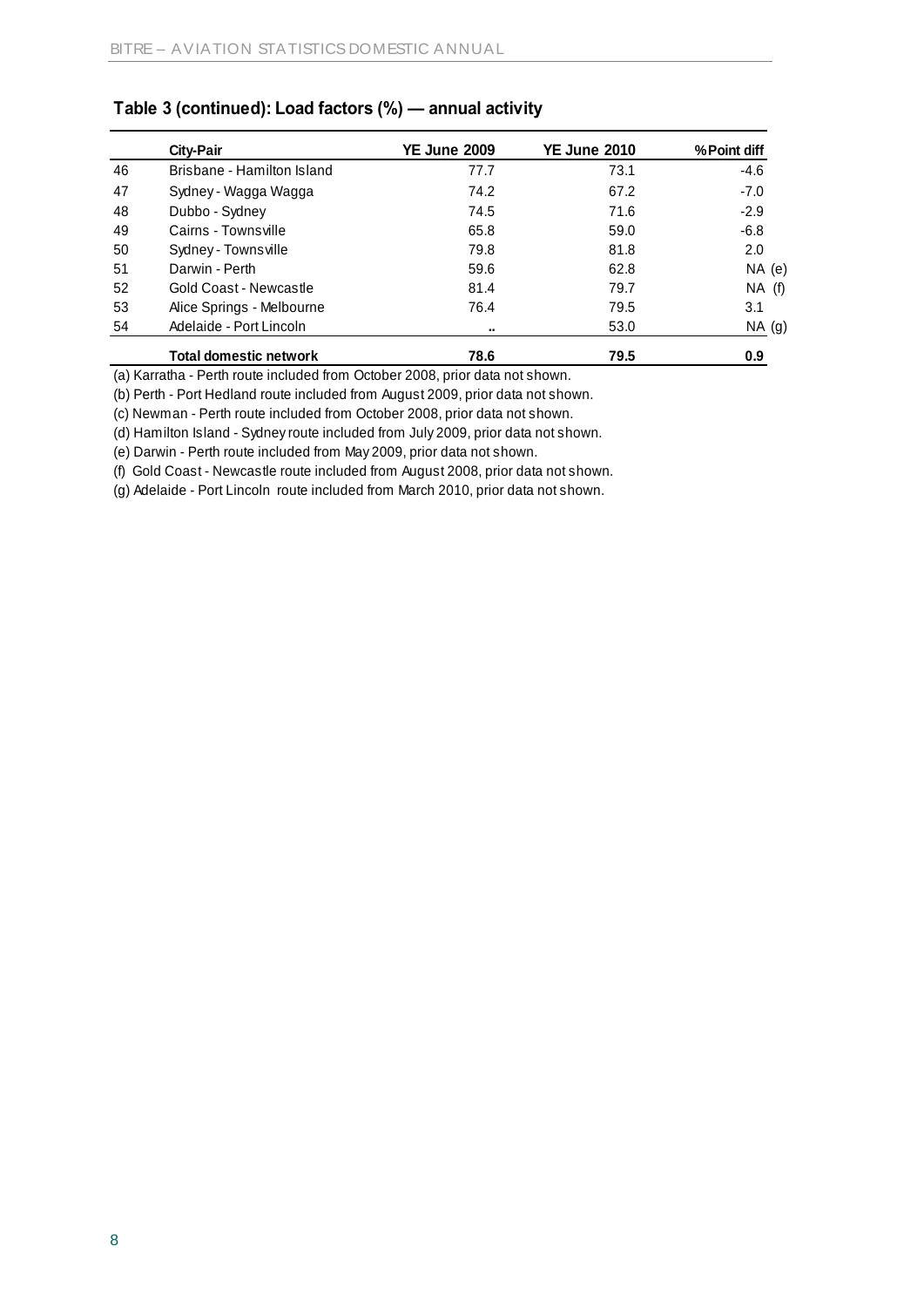|                | <b>City-Pair</b>           | <b>YE June 2009</b> | <b>YE June 2010</b> | % Change   |
|----------------|----------------------------|---------------------|---------------------|------------|
| 1              | Melbourne - Sydney         | 44 472              | 48705               | 9.5        |
| $\overline{c}$ | Brisbane - Sydney          | 29 615              | 28 909              | $-2.4$     |
| 3              | Brisbane - Melbourne       | 20 291              | 19 996              | $-1.5$     |
| $\overline{4}$ | Gold Coast - Sydney        | 14751               | 15 550              | 5.4        |
| 5              | Adelaide - Melbourne       | 17 499              | 15899               | $-9.1$     |
| 6              | Adelaide - Sydney          | 11779               | 12 5 9 0            | 6.9        |
| $\overline{7}$ | Melbourne - Perth          | 10 400              | 9764                | $-6.1$     |
| 8              | Gold Coast - Melbourne     | 10 332              | 10581               | 2.4        |
| 9              | Perth - Sydney             | 8 1 1 4             | 8823                | 8.7        |
| 10             | Hobart - Melbourne         | 8819                | 8418                | $-4.5$     |
| 11             | Brisbane - Cairns          | 8576                | 8 3 3 7             | $-2.8$     |
| 12             | Canberra - Melbourne       | 12 149              | 11 546              | $-5.0$     |
| 13             | Canberra - Sydney          | 18897               | 18 188              | $-3.8$     |
| 14             | Brisbane - Townsville      | 8 4 3 2             | 7745                | $-8.1$     |
| 15             | Cairns - Sydney            | 6088                | 5474                | $-10.1$    |
| 16             | Launceston - Melbourne     | 7 2 5 2             | 7479                | 3.1        |
| 17             | Brisbane - Mackay          | 6911                | 7426                | 7.5        |
| 18             | Brisbane - Perth           | 4 3 6 8             | 4 3 7 3             | 0.1        |
| 19             | Adelaide - Brisbane        | 5 3 8 0             | 5 3 1 5             | $-1.2$     |
| 20             | Brisbane - Rockhampton     | 7856                | 8 3 5 5             | 6.4        |
| 21             | Adelaide - Perth           | 5 3 4 1             | 5 1 3 4             | $-3.9$     |
| 22             | Brisbane - Canberra        | 6909                | 6 5 0 7             | $-5.8$     |
| 23             | Brisbane - Newcastle       | 5 3 0 4             | 5 5 4 3             | 4.5        |
| 24             | Karratha - Perth           | 4 2 7 0             | 6310                | NA(a)      |
| 25             | Hobart - Sydney            | 3504                | 3769                | 7.6        |
| 26             | Sunshine Coast - Sydney    | 3413                | 3 1 8 6             | $-6.7$     |
| 27             | Melbourne - Sunshine Coast | 2846                | 2716                | $-4.6$     |
| 28             | Cairns - Melbourne         | 3 0 3 2             | 2 3 9 9             | $-20.9$    |
| 29             | Brisbane - Darwin          | 2 3 4 1             | 2 3 6 0             | 0.8        |
| 30             | Melbourne - Newcastle      | 2882                | 2 5 2 3             | $-12.5$    |
| 31             | Broome - Perth             | 3581                | 3640                | 1.6        |
| 32             | Coffs Harbour - Sydney     | 4 3 2 7             | 4581                | 5.9        |
| 33             | Adelaide - Gold Coast      | 1692                | 2 1 6 6             | 28.0       |
| 34             | Perth - Port Hedland       |                     | 3 1 5 0             | NA(b)      |
| 35             | Ballina - Sydney           | 3432                | 3615                | 5.3        |
| 36             | Darwin - Melbourne         | 1618                | 1806                | 11.6       |
| 37             | Albury - Sydney            | 6642                | 6576                | $-1.0$     |
| 38             | Brisbane - Proserpine      | 1458                | 1454                | $-0.3$     |
| 39             | Kalgoorlie - Perth         | 2869                | 2 5 4 7             | $-11.2$    |
| 40             | Adelaide - Canberra        | 1993                | 2073                | 4.0        |
| 41             | Launceston - Sydney        | 1456                | 1457                | 0.1        |
| 42             | Port Macquarie - Sydney    | 4 0 3 3             | 4 1 1 2             | 2.0        |
| 43             | Melbourne - Mildura        | 5319                | 5 0 3 1             | $-5.4$     |
| 44             | Newman - Perth             | 2082                | 2928                | $NA$ (c)   |
| 45             | Hamilton Island - Sydney   |                     | 1443                | $NA$ $(d)$ |

# **Table 4: Aircraft movements — annual activity**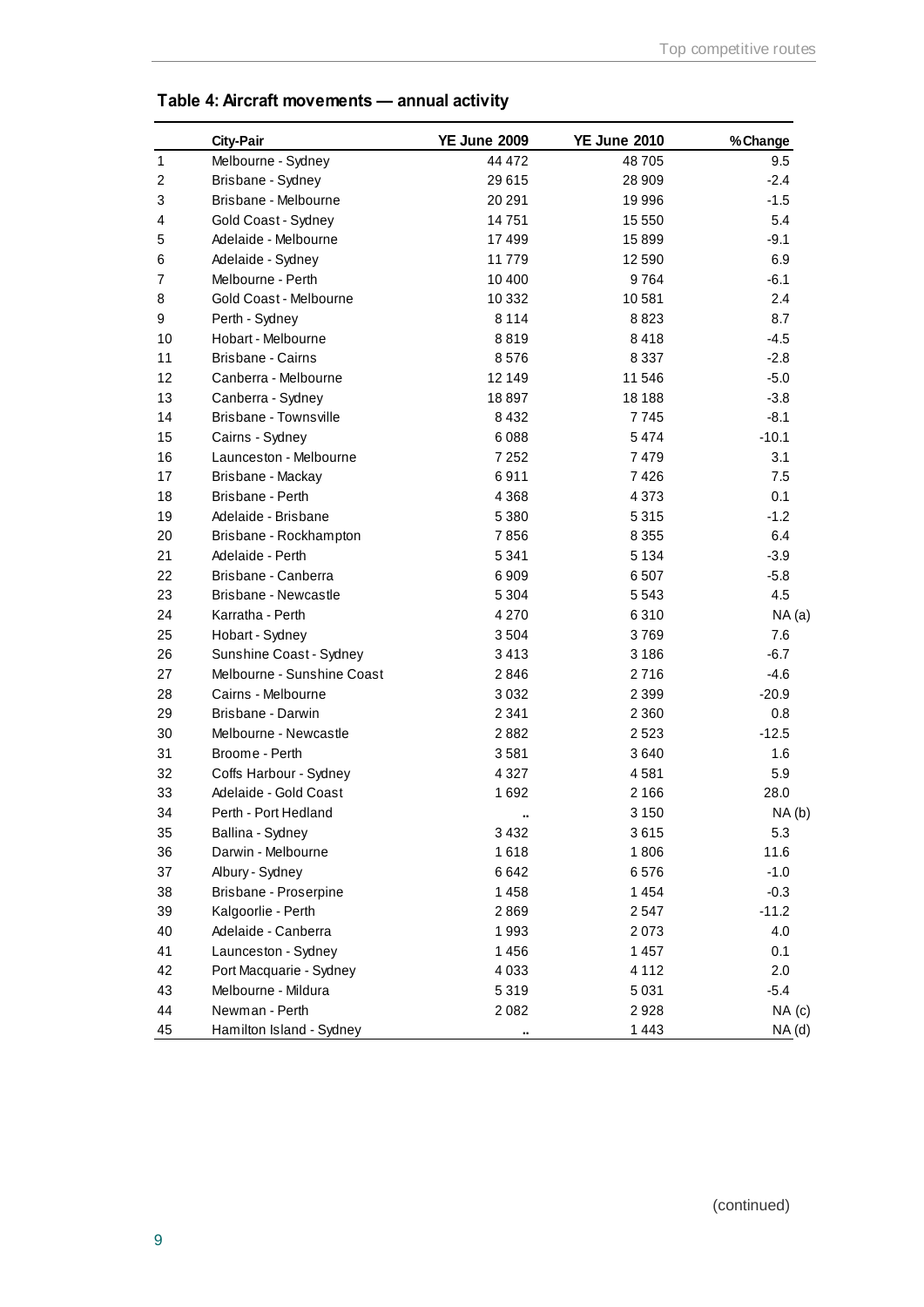|    | <b>City-Pair</b>              | <b>YE June 2009</b> | <b>YE June 2010</b> | %Change |
|----|-------------------------------|---------------------|---------------------|---------|
| 46 | Brisbane - Hamilton Island    | 1455                | 1426                | $-2.0$  |
| 47 | Sydney - Wagga Wagga          | 5687                | 5980                | 5.2     |
| 48 | Dubbo - Sydney                | 6030                | 6 1 3 2             | 1.7     |
| 49 | Cairns - Townsville           | 3825                | 4449                | 16.3    |
| 50 | Sydney - Townsville           | 1 2 5 1             | 1 2 4 9             | $-0.2$  |
| 51 | Darwin - Perth                | 265                 | 1483                | NA(e)   |
| 52 | Gold Coast - Newcastle        | 943                 | 1 0 3 3             | NA(f)   |
| 53 | Alice Springs - Melbourne     | 1048                | 1 0 4 0             | $-0.8$  |
| 54 | Adelaide - Port Lincoln       | $\sim$              | 2784                | NA(g)   |
|    | <b>Total domestic network</b> | 552 277             | 564 400             | 2.2     |

### **Table 4 (continued): Aircraft movements — annual activity**

(a) Karratha - Perth route included from October 2008, prior data not shown.

(b) Perth - Port Hedland route included from August 2009, prior data not shown.

(c) Newman - Perth route included from October 2008, prior data not shown.

(d) Hamilton Island - Sydney route included from July 2009, prior data not shown.

(e) Darwin - Perth route included from May 2009, prior data not shown.

(f) Gold Coast - Newcastle route included from August 2008, prior data not shown.

(g) Adelaide - Port Lincoln route included from March 2010, prior data not shown.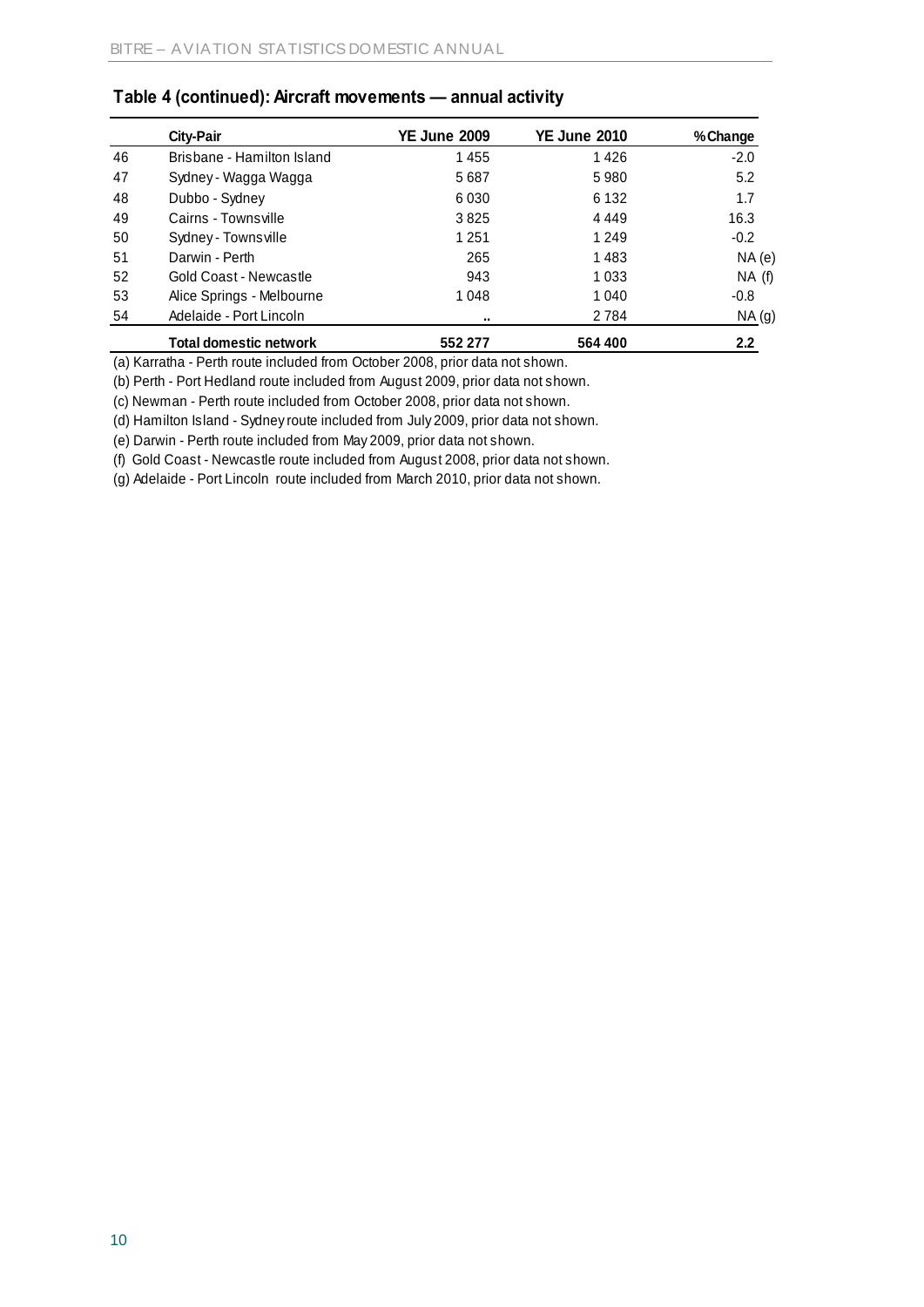# **TOP TEN AIRPORTS**

|                | Airport                | <b>YE June 2009</b> | <b>YE June 2010</b> | % Change | % of Total |
|----------------|------------------------|---------------------|---------------------|----------|------------|
| 1              | Sydney                 | 22 338.6            | 23 641.6            | 5.8      | 22.8       |
| 2              | Melbourne              | 19 803.6            | 20 651.9            | 4.3      | 19.9       |
| 3              | <b>Brisbane</b>        | 14 790.6            | 14 859.2            | 0.5      | 14.4       |
| 4              | Perth                  | 6 759.4             | 7 011.5             | 3.7      | 6.8        |
| 5              | Adelaide               | 6 347.2             | 6 5 28.0            | 2.8      | 6.3        |
| 6              | Gold Coast             | 4 204.5             | 4 5 21 .2           | 7.5      | 4.4        |
| $\overline{7}$ | Canberra               | 3 0 6 2.8           | 3 2 5 8 9           | 6.4      | 3.1        |
| 8              | Cairns                 | 3 3 5 8 . 0         | 3 248.0             | $-3.3$   | 3.1        |
| 9              | Hobart                 | 1869.3              | 1856.0              | $-0.7$   | 1.8        |
| 10             | Darwin                 | 1 673.3             | 1 793.7             | 7.2      | 1.7        |
|                | Total top ten airports | 84 207.3            | 87 370.1            | 3.8      | 84.4       |
|                | Total domestic network | 100 496.8           | 103 522.4           | 3.0      | 100.0      |

**Table 5: Top ten airport domestic passenger movements (000s) — annual activity** 

# **Top ten airport passenger movements**

(Domesticand regional passenger traffic - traffic on boardl)



**Year ending June 2010**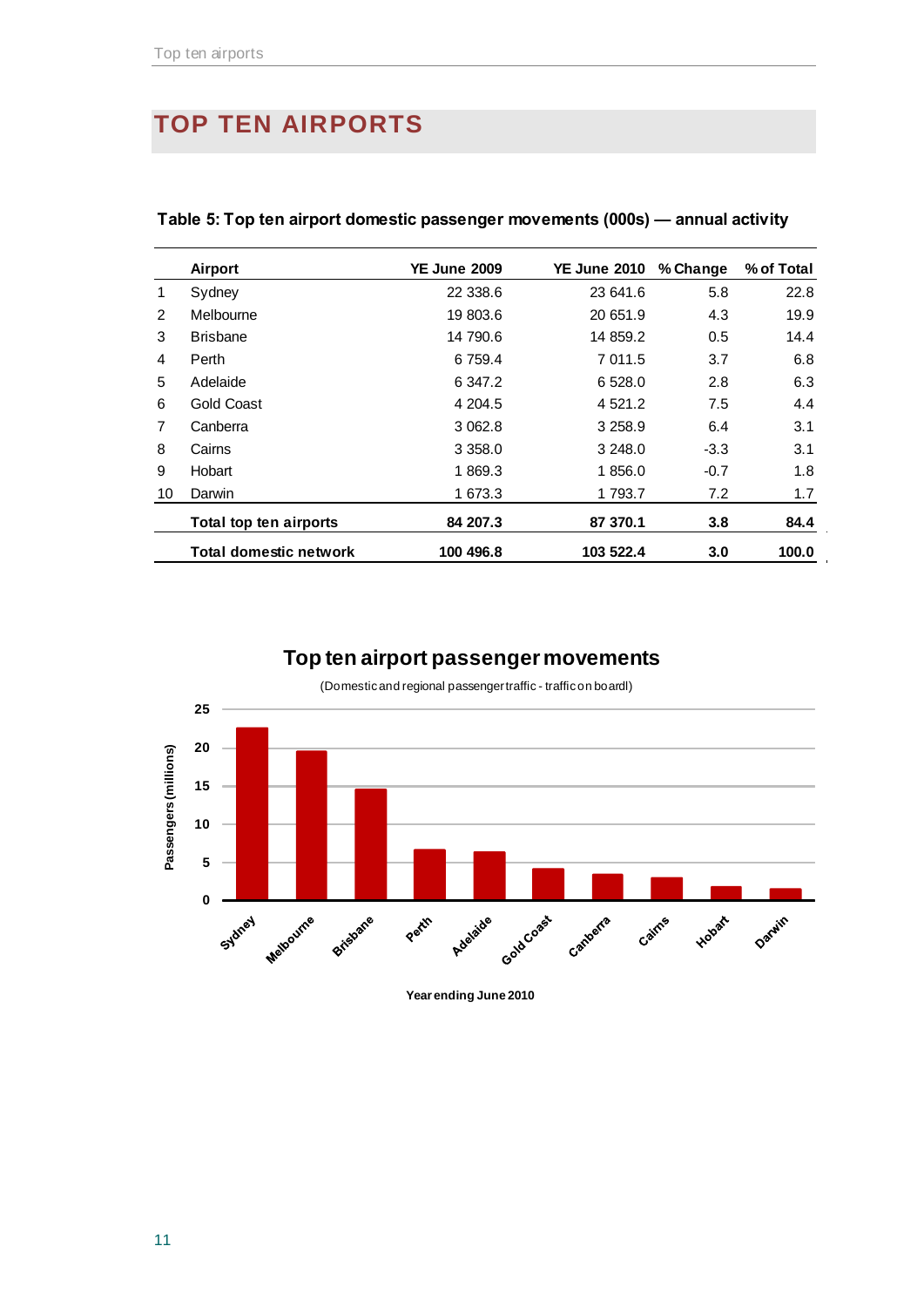# **TOP TWENTY ROUTES**

## **1. Melbourne - Sydney**

#### **Moving annual data**

|                           | <b>YE June 2009</b> | <b>YE June 2010</b> | % Change |
|---------------------------|---------------------|---------------------|----------|
| Passengers carried (000s) | 6814.7              | 7644.0              | 12.2     |
| Seats (000s)              | 8 4 6 3.8           | 9 340.9             | 10.4     |
| Load factor %             | 80.5                | 81.8                | 1.3      |
| Aircraft trips            | 44 472              | 48 705              | 9.5      |

\* percentage point difference



# **2. Brisbane - Sydney**

#### **Moving annual data**

|                           | <b>YE June 2009</b> | <b>YE June 2010</b> | % Change |
|---------------------------|---------------------|---------------------|----------|
| Passengers carried (000s) | 4 2 6 2.8           | 4 3 3 3 . 1         | 1.6      |
| Seats (000s)              | 5 3 2 9 . 1         | 5 2 6 6.1           | $-1.2$   |
| Load factor %             | 80.0                | 82.3                | 2.3      |
| Aircraft trips            | 29 615              | 28 909              | $-2.4$   |

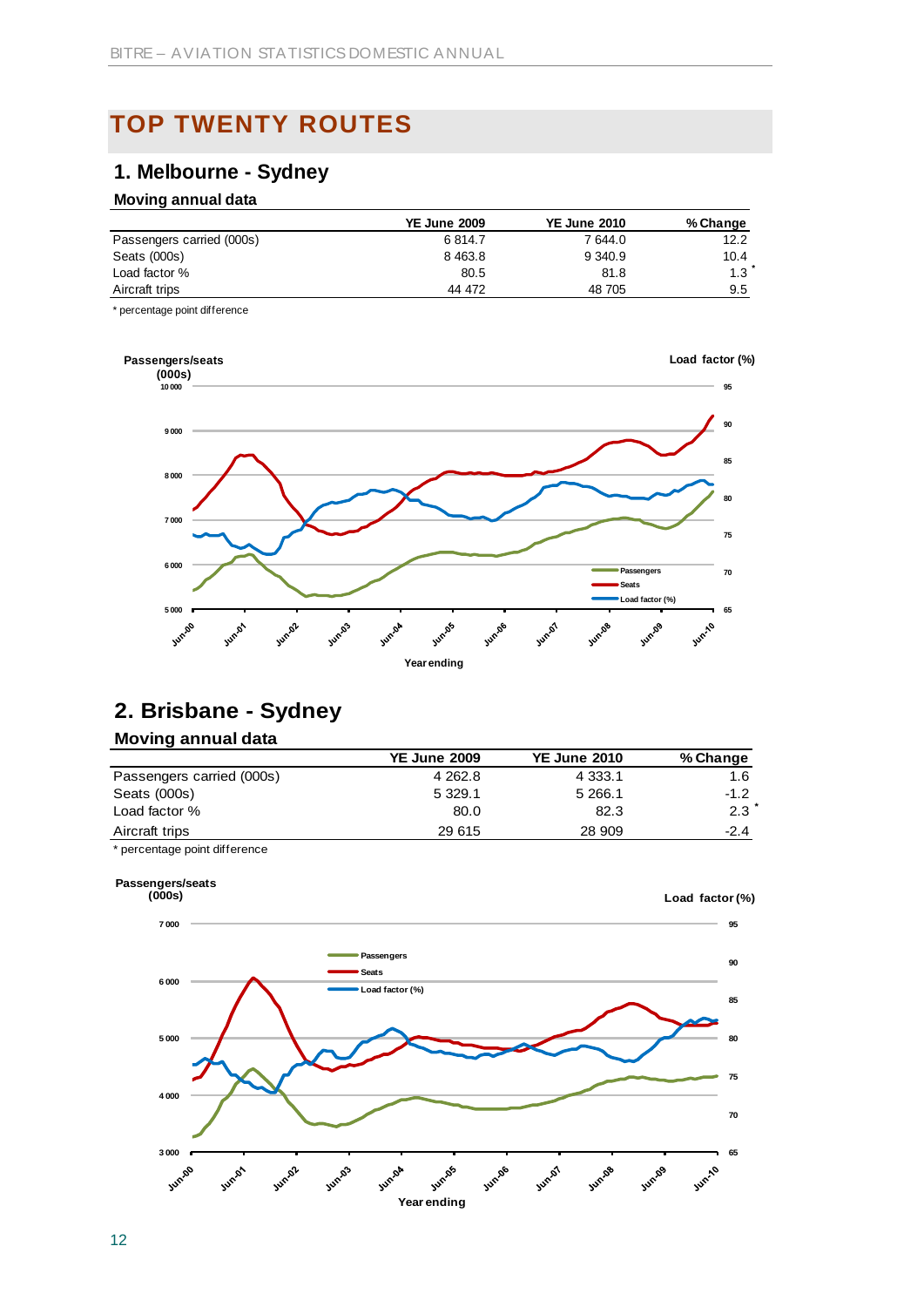## **3. Brisbane - Melbourne**

#### **Moving annual data**

|                           | <b>YE June 2009</b> | <b>YE June 2010</b> | % Change |
|---------------------------|---------------------|---------------------|----------|
| Passengers carried (000s) | 2 699.2             | 2 795.9             | 3.6      |
| Seats (000s)              | 3 3 7 3 . 6         | 3 3 6 0.7           | $-0.4$   |
| Load factor %             | 80.0                | 83.2                | 3.2      |
| Aircraft trips            | 20 291              | 19 996              | $-1.5$   |

\* percentage point difference



# **4. Gold Coast - Sydney**

#### **Moving annual data**

|                           | <b>YE June 2009</b> | <b>YE June 2010</b> | % Change |
|---------------------------|---------------------|---------------------|----------|
| Passengers carried (000s) | 2 138.5             | 2 2 9 5 . 9         | 7.4      |
| Seats (000s)              | 2 539.9             | 2 742.6             | 8.0      |
| Load factor %             | 84.2                | 83.7                | $-0.5$   |
| Aircraft trips            | 14 751              | 15 550              | 5.4      |
|                           |                     |                     |          |

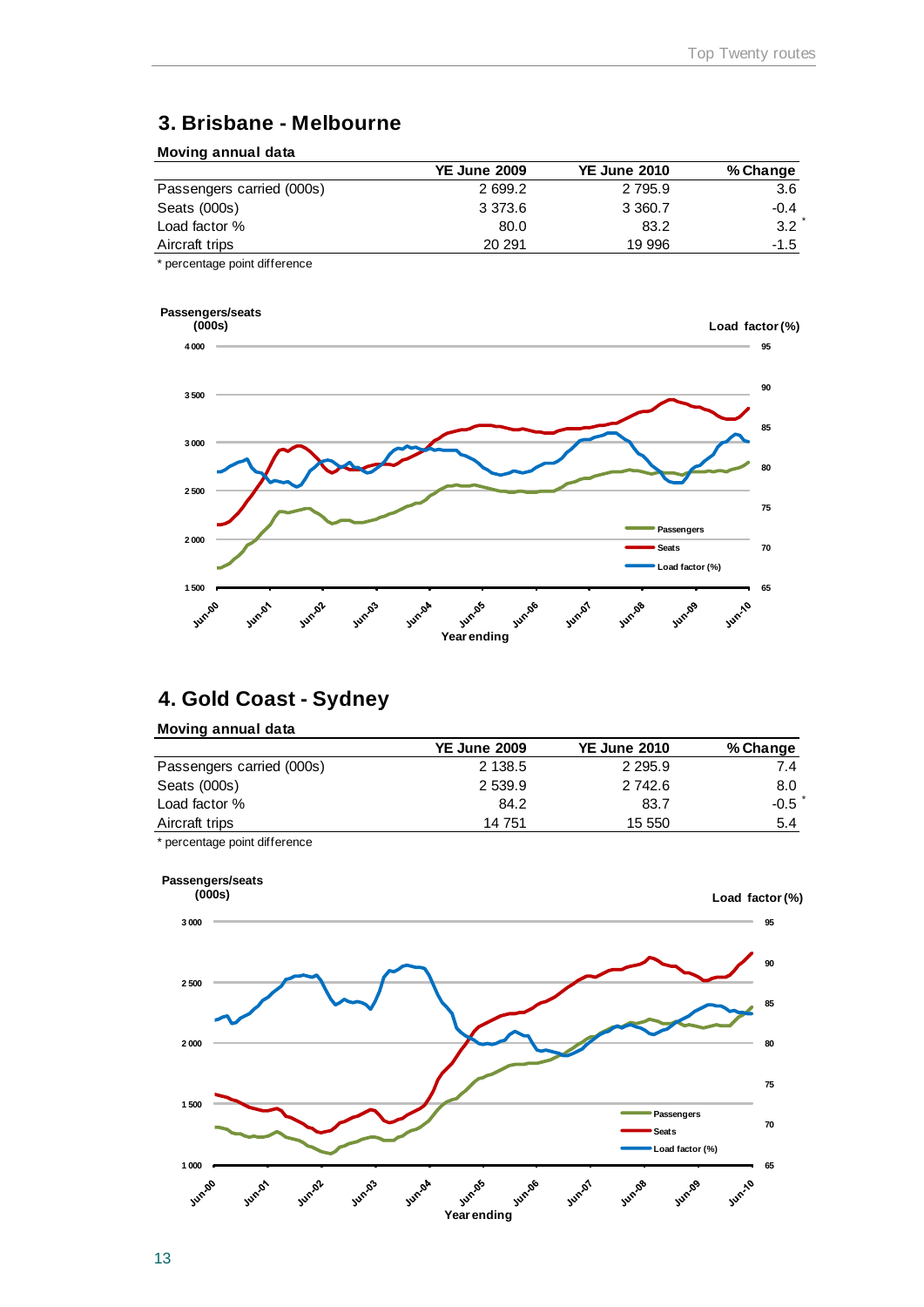# **5. Adelaide - Melbourne**

#### **Moving annual data**

|                           | <b>YE June 2009</b> | <b>YE June 2010</b> | % Change |
|---------------------------|---------------------|---------------------|----------|
| Passengers carried (000s) | 2 183.3             | 2 0 9 7.4           | $-3.9$   |
| Seats (000s)              | 2 755.4             | 2 4 9 1.4           | -9.6     |
| Load factor %             | 79.2                | 84.2                | 4.9      |
| Aircraft trips            | 17499               | 15 899              | -9.1     |

\* percentage point difference



# **6. Adelaide - Sydney**

#### **Moving annual data**

|                           | <b>YE June 2009</b> | <b>YE June 2010</b> | % Change |
|---------------------------|---------------------|---------------------|----------|
| Passengers carried (000s) | 1 552.0             | 1 721.0             | 10.9     |
| Seats (000s)              | 1 932.4             | 2 0 9 4 .0          | 8.4      |
| Load factor %             | 80.3                | 82.2                | 1.9      |
| Aircraft trips            | 11 779              | 12 590              | 6.9      |
|                           |                     |                     |          |

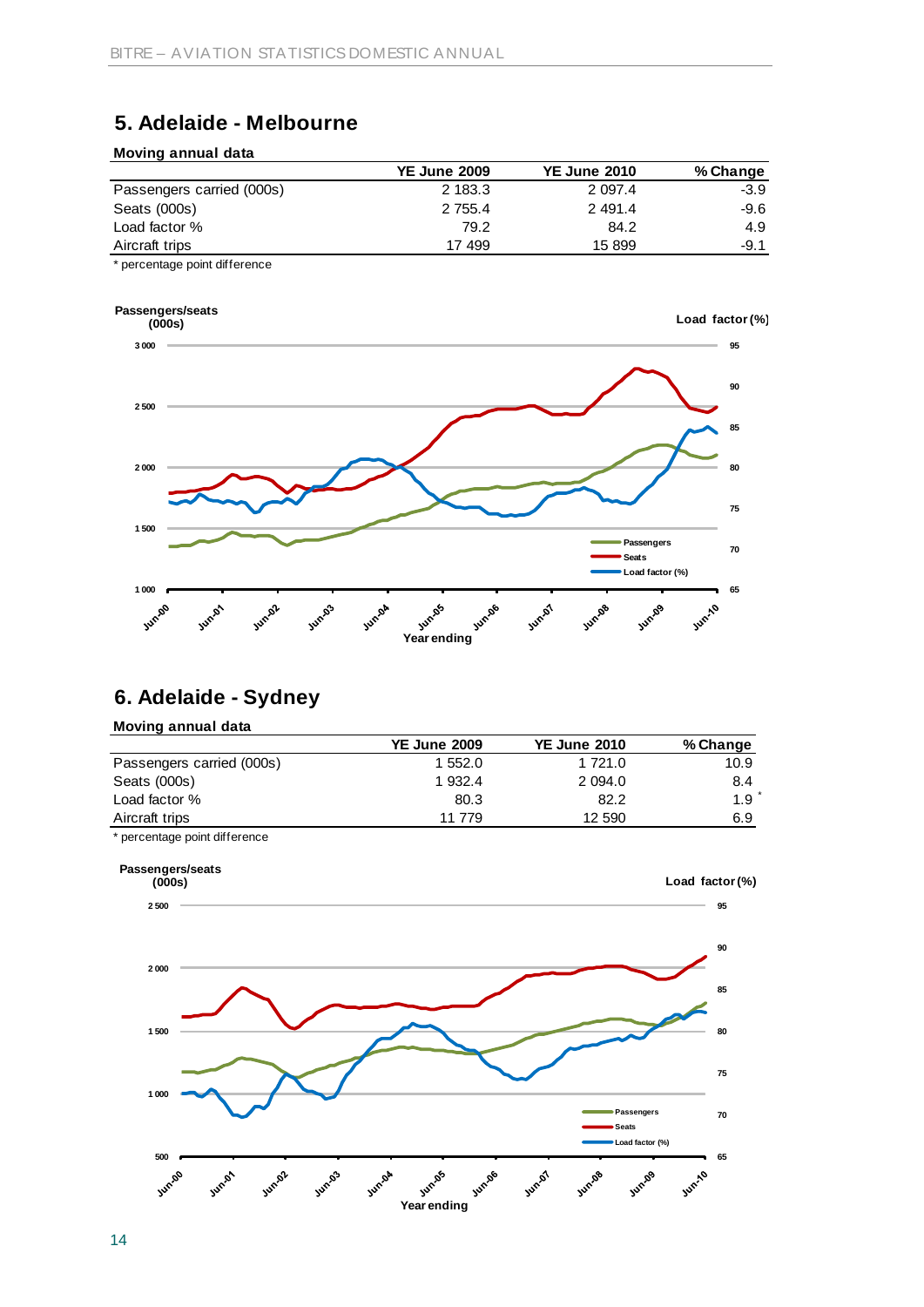### **7. Melbourne - Perth**

#### **Moving annual data**

|                           | <b>YE June 2009</b> | <b>YE June 2010</b> | % Change |
|---------------------------|---------------------|---------------------|----------|
| Passengers carried (000s) | 1 749.0             | 1 685.1             | -3.7     |
| Seats (000s)              | 2 137.6             | 2 0 0 3.5           | -6.3     |
| Load factor %             | 81.8                | 84.1                | 2.3      |
| Aircraft trips            | 10 400              | 9 7 6 4             | -6.1     |

\* percentage point difference



### **8. Gold Coast - Melbourne**

#### **Moving annual data**

|                           | <b>YE June 2009</b> | <b>YE June 2010</b> | % Change |
|---------------------------|---------------------|---------------------|----------|
| Passengers carried (000s) | 1 608.3             | 1 645.9             | 2.3      |
| Seats (000s)              | 1861.5              | 1943.6              | 4.4      |
| Load factor %             | 86.4                | 84.7                | $-1.7$   |
| Aircraft trips            | 10 332              | 10 581              | 2.4      |
|                           |                     |                     |          |

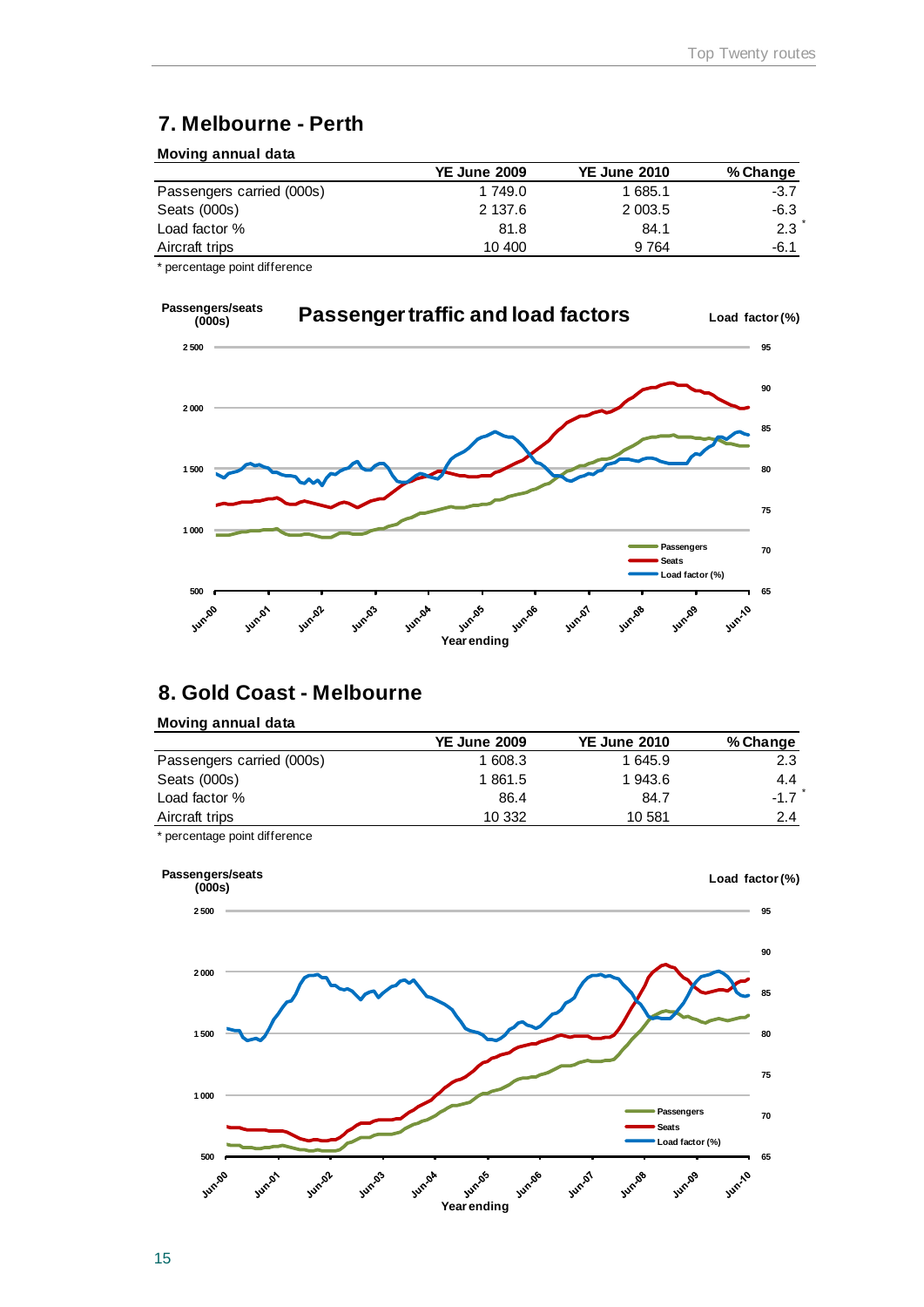# **9. Perth - Sydney**

#### **Moving annual data**

|                           | <b>YE June 2009</b> | <b>YE June 2010</b> | % Change |
|---------------------------|---------------------|---------------------|----------|
| Passengers carried (000s) | 1446.8              | 1 525.2             | 5.4      |
| Seats (000s)              | 1 775.1             | 1 844.8             | 3.9      |
| Load factor %             | 81.5                | 82.7                | 12       |
| Aircraft trips            | 8 1 1 4             | 8 823               | 8.7      |

\* percentage point difference



### **10. Hobart - Melbourne**

#### **Moving annual data**

|                                                                                                                 | <b>YE June 2009</b> | <b>YE June 2010</b> | % Change |
|-----------------------------------------------------------------------------------------------------------------|---------------------|---------------------|----------|
| Passengers carried (000s)                                                                                       | 1 199.4             | 1 203.1             | 0.3      |
| Seats (000s)                                                                                                    | 1 512.1             | 1455.3              | $-3.8$   |
| Load factor %                                                                                                   | 79.3                | 82.7                | 3.4      |
| Aircraft trips                                                                                                  | 8819                | 8418                | -4.5     |
| the contract of the contract of the contract of the contract of the contract of the contract of the contract of |                     |                     |          |

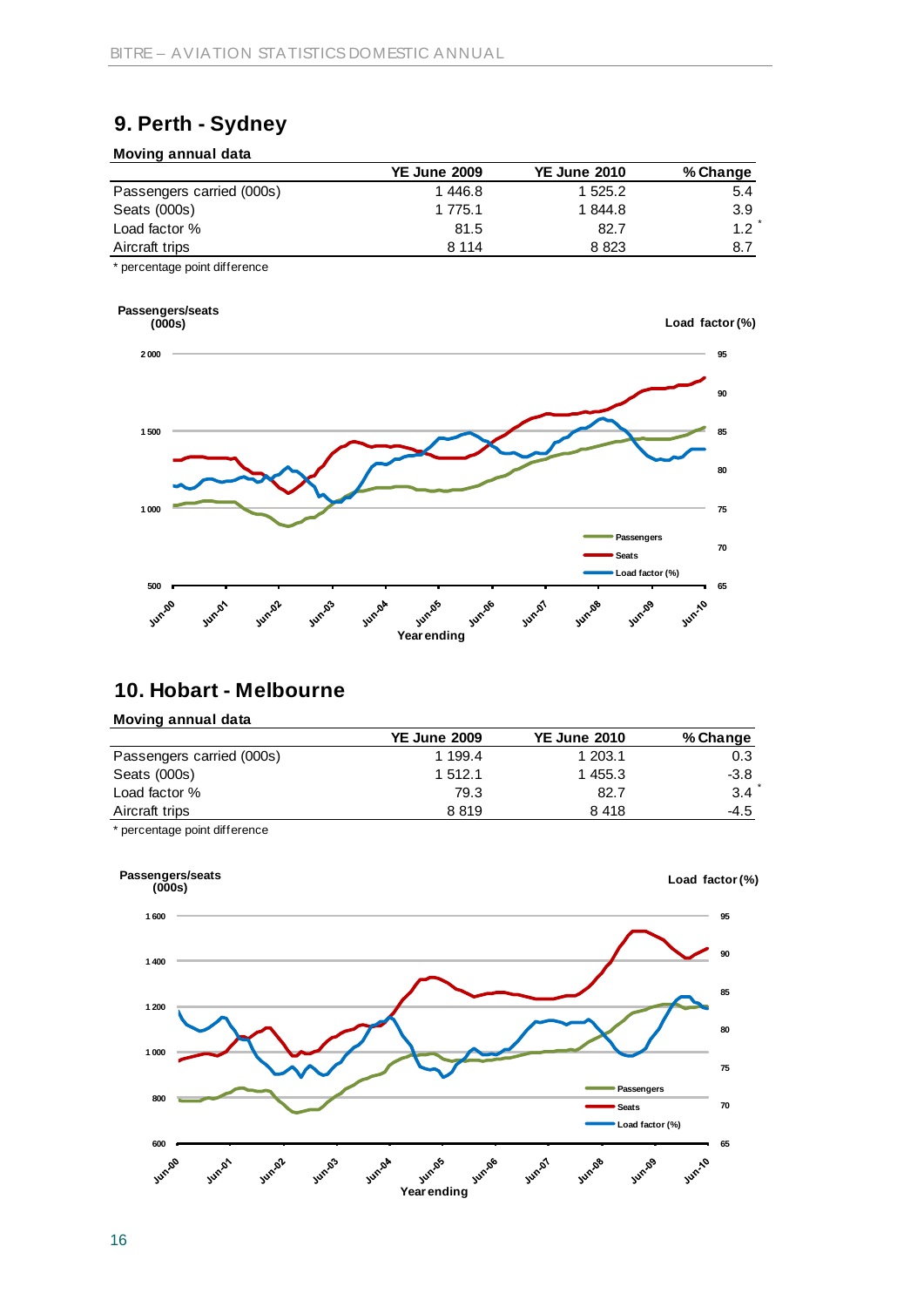## **11. Brisbane - Cairns**

#### **Moving annual data**

|                           | <b>YE June 2009</b> | <b>YE June 2010</b> | % Change |
|---------------------------|---------------------|---------------------|----------|
| Passengers carried (000s) | 1 186.8             | 1 131.2             | $-4.7$   |
| Seats (000s)              | 1451.8              | 1 367.5             | $-5.8$   |
| Load factor %             | 81.7                | 82.7                | 1.0      |
| Aircraft trips            | 8576                | 8 337               | $-2.8$   |

\* percentage point difference



### **12. Canberra - Melbourne**

#### **Moving annual data**

|                           | <b>YE June 2009</b> | <b>YE June 2010</b> | % Change |
|---------------------------|---------------------|---------------------|----------|
| Passengers carried (000s) | 1 097.2             | 1 119.0             | 2.0      |
| Seats (000s)              | 1 667.5             | 1 581.7             | $-5.1$   |
| Load factor %             | 65.8                | 70.7                | 5.0      |
| Aircraft trips            | 12 149              | 11 546              | -5.0     |
|                           |                     |                     |          |

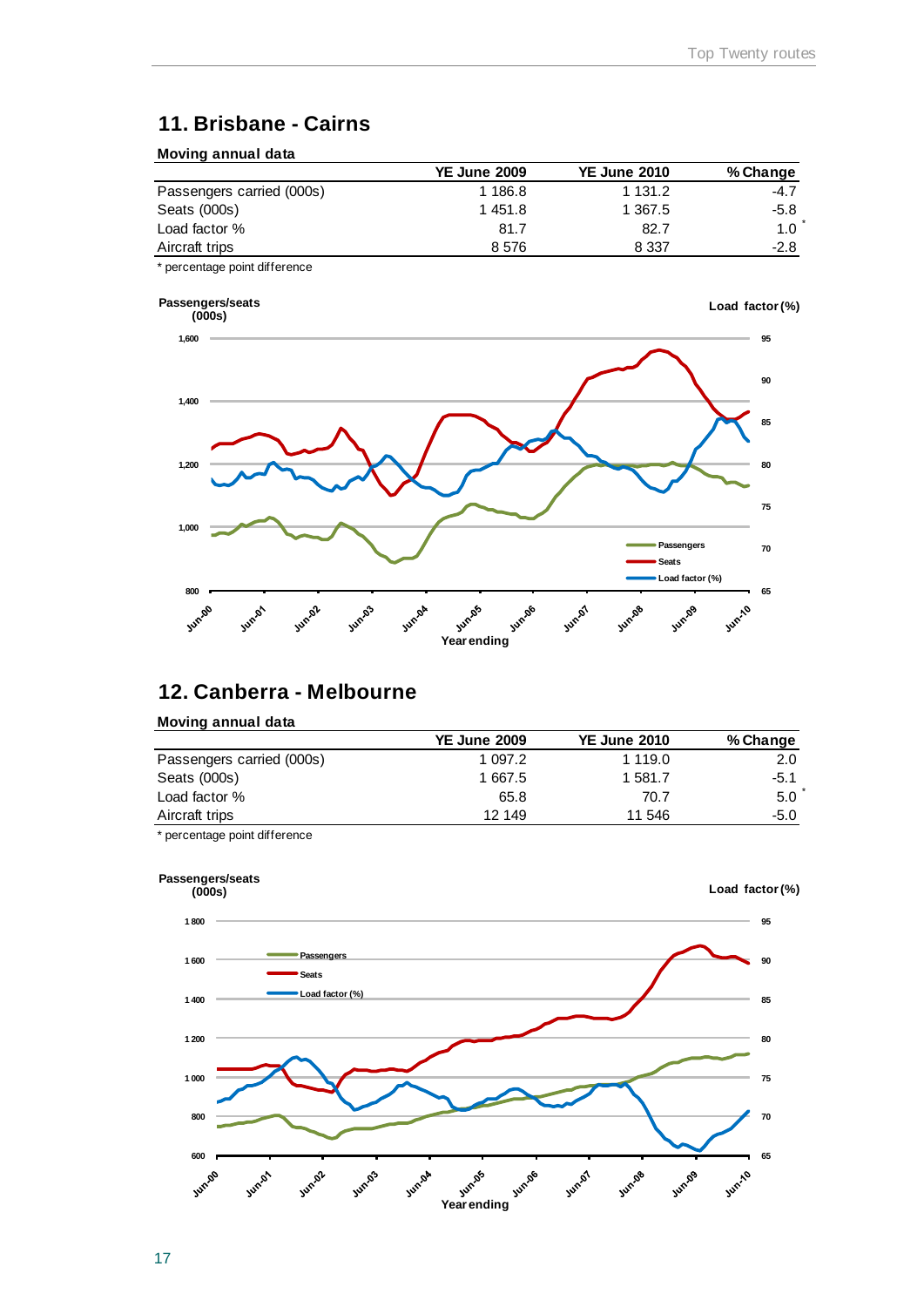### **13. Canberra - Sydney**

#### **Moving annual data**

|                           | <b>YE June 2009</b> | <b>YE June 2010</b> | % Change |
|---------------------------|---------------------|---------------------|----------|
| Passengers carried (000s) | 983.5               | 1 073.8             | 9.2      |
| Seats (000s)              | 1 703.8             | 1 675.0             | $-1.7$   |
| Load factor %             | 57.7                | 64.1                | 6.4      |
| Aircraft trips            | 18 897              | 18 188              | $-3.8$   |

\* percentage point difference



# **14. Brisbane - Townsville**

### **Moving annual data**

|                                                                                                                 | <b>YE June 2009</b> | <b>YE June 2010</b> | % Change |
|-----------------------------------------------------------------------------------------------------------------|---------------------|---------------------|----------|
| Passengers carried (000s)                                                                                       | 974.0               | 929.9               | $-4.5$   |
| Seats (000s)                                                                                                    | 1 315.0             | 1 176.9             | -10.5    |
| Load factor %                                                                                                   | 74.1                | 79.0                | 4.9      |
| Aircraft trips                                                                                                  | 8432                | 7 745               | -8.1     |
| the contract of the contract of the contract of the contract of the contract of the contract of the contract of |                     |                     |          |

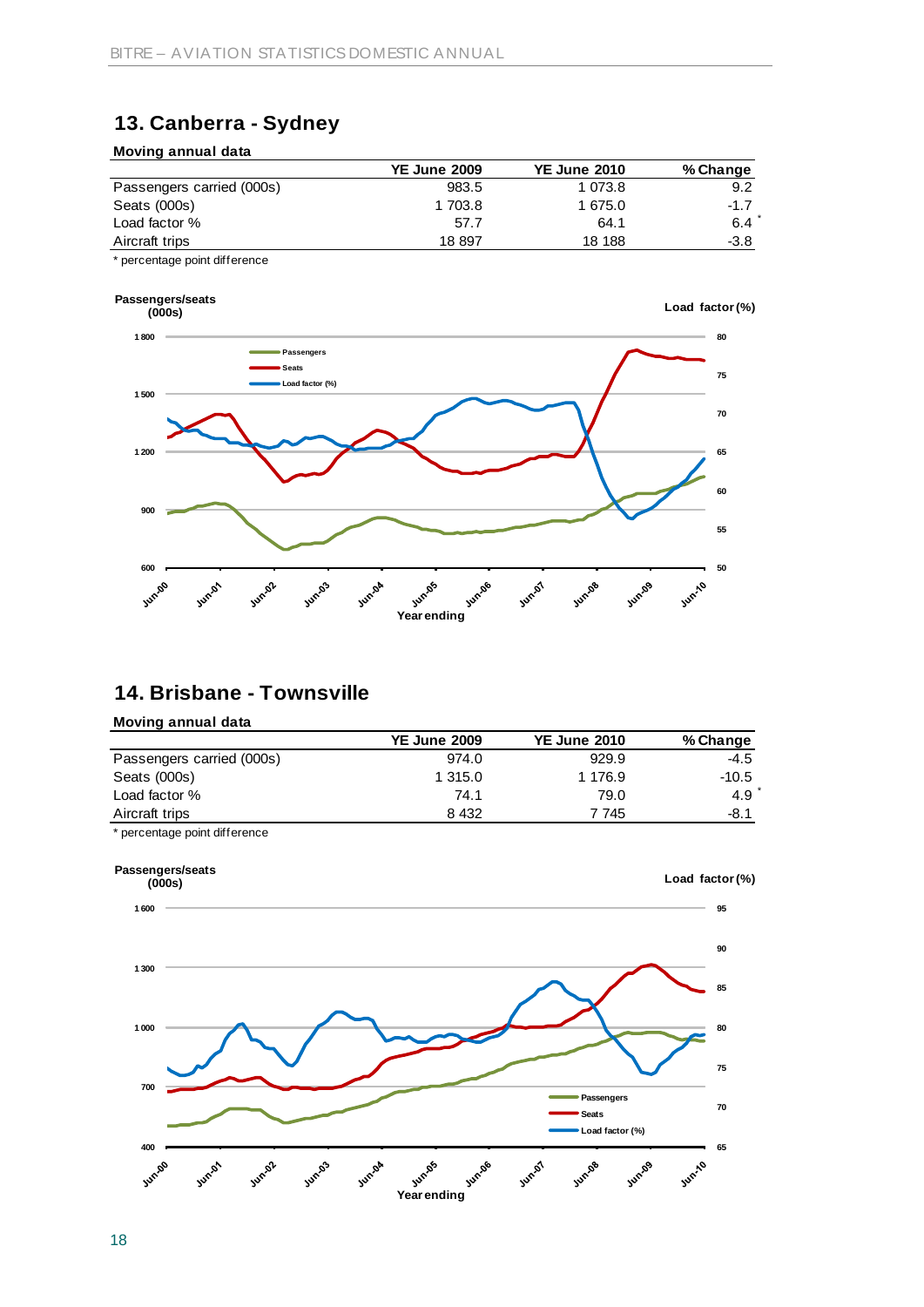# **15. Cairns - Sydney**

#### **Moving annual data**

|                           | <b>YE June 2009</b> | <b>YE June 2010</b> | % Change |
|---------------------------|---------------------|---------------------|----------|
| Passengers carried (000s) | 883.2               | 844.2               | $-4.4$   |
| Seats (000s)              | 1 081.0             | 1 020.3             | -5.6     |
| Load factor %             | 81.7                | 82.7                | 1.0      |
| Aircraft trips            | 6088                | 5474                | $-10.1$  |

\* percentage point difference



### **16. Launceston - Melbourne**

#### **Moving annual data**

|                           | <b>YE June 2009</b> | <b>YE June 2010</b> | % Change |
|---------------------------|---------------------|---------------------|----------|
| Passengers carried (000s) | 828.2               | 832.9               | 0.6      |
| Seats (000s)              | 1 046.9             | 1 066.8             | 1.9      |
| Load factor %             | 79.1                | 78.1                | $-1.0$   |
| Aircraft trips            | 7 252               | 7 479               | 3.1      |

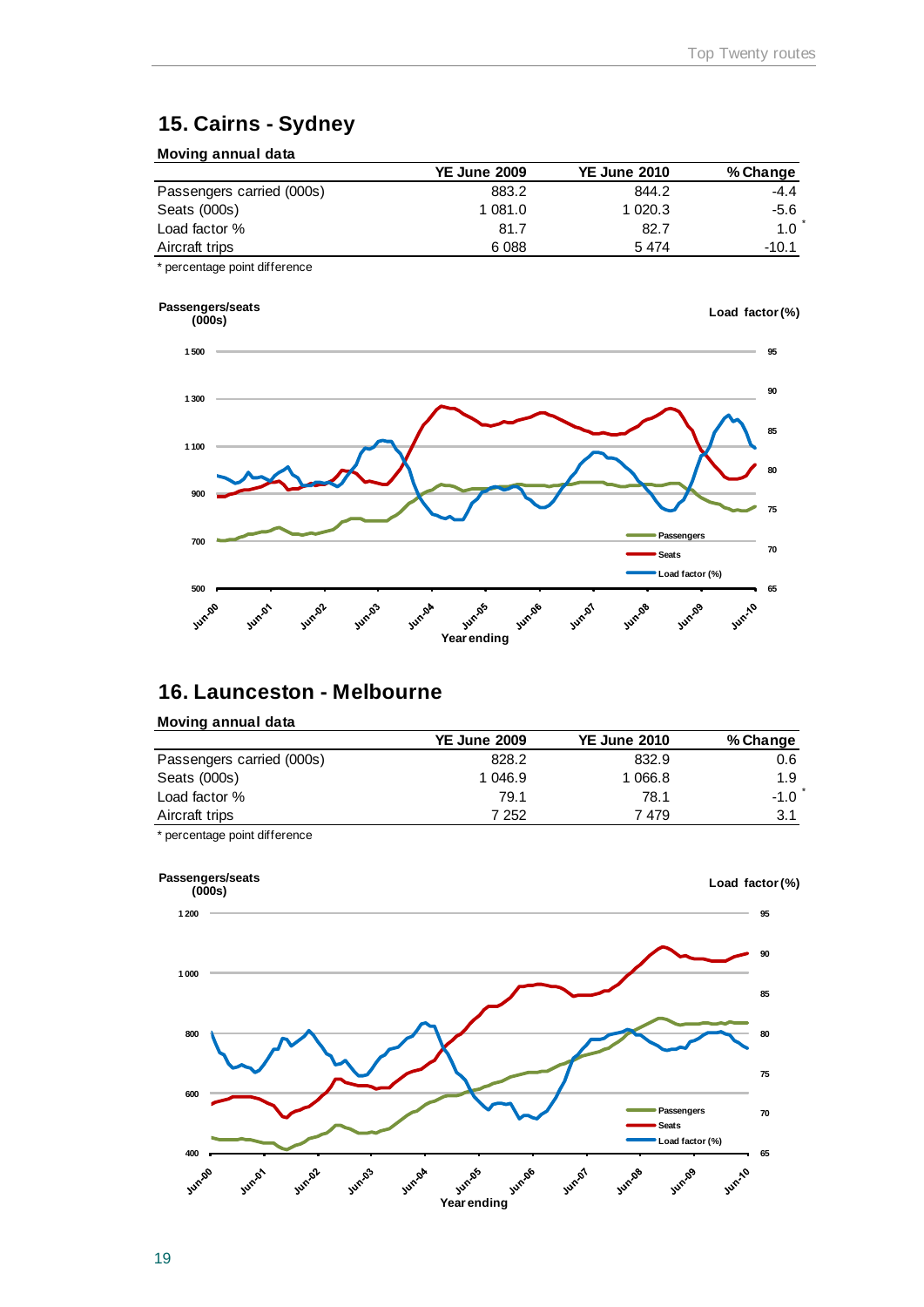# **17. Brisbane - Mackay**

#### **Moving annual data**

|                           | <b>YE June 2009</b> | <b>YE June 2010</b> | % Change |
|---------------------------|---------------------|---------------------|----------|
| Passengers carried (000s) | 756.8               | 733.1               | $-3.1$   |
| Seats (000s)              | 961.8               | 918.0               | -4.6     |
| Load factor %             | 78.7                | 79.9                | 1.2      |
| Aircraft trips            | 6911                | 7 426               | 7.5      |

\* percentage point difference



# **18. Brisbane - Perth**

#### **Moving annual data**

|                           | <b>YE June 2009</b> | <b>YE June 2010</b> | % Change |
|---------------------------|---------------------|---------------------|----------|
| Passengers carried (000s) | 711.4               | 731.5               | 2.8      |
| Seats (000s)              | 873.0               | 868.0               | -0.6     |
| Load factor %             | 81.5                | 84.3                | 2.8      |
| Aircraft trips            | 4 3 6 8             | 4 3 7 3             | 0.1      |
|                           |                     |                     |          |

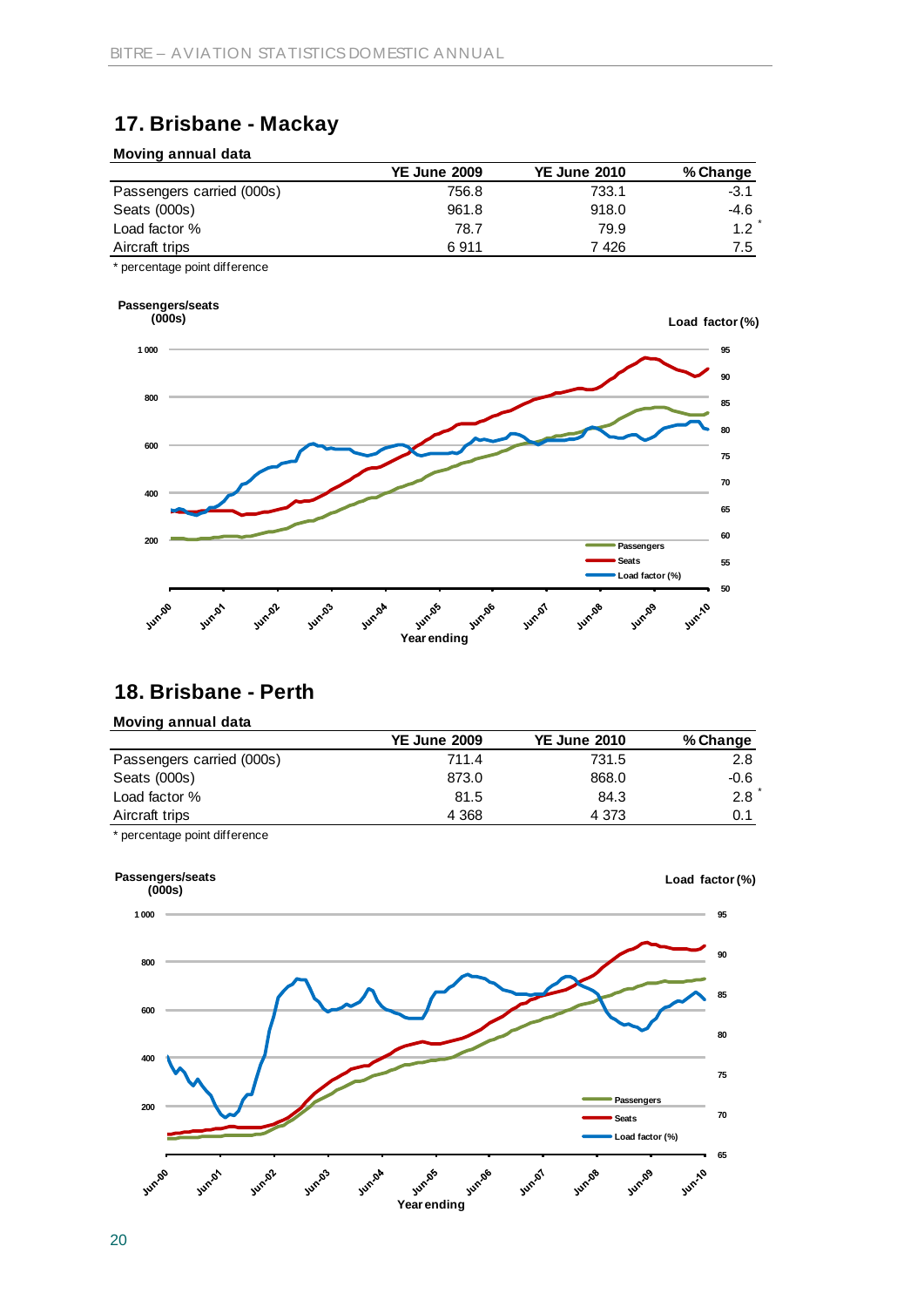### **19. Adelaide - Brisbane**

#### **Moving annual data**

|                           | <b>YE June 2009</b> | <b>YE June 2010</b> | % Change |
|---------------------------|---------------------|---------------------|----------|
| Passengers carried (000s) | 652.7               | 657.7               | 0.8      |
| Seats (000s)              | 774.6               | 792.0               | 2.2      |
| Load factor %             | 84.3                | 83.0                | $-1.2$   |
| Aircraft trips            | 5 3 8 0             | 5 3 1 5             | $-1.2$   |

\* percentage point difference



# **20. Brisbane - Rockhampton**

#### **Moving annual data**

|                           | <b>YE June 2009</b> | <b>YE June 2010</b> | % Change |
|---------------------------|---------------------|---------------------|----------|
| Passengers carried (000s) | 589.3               | 617.7               | 4.8      |
| Seats (000s)              | 762.4               | 805.4               | 5.6      |
| Load factor %             | 77.3                | 76.7                | $-0.6$   |
| Aircraft trips            | 7856                | 8 3 5 5             | 6.4      |
|                           |                     |                     |          |

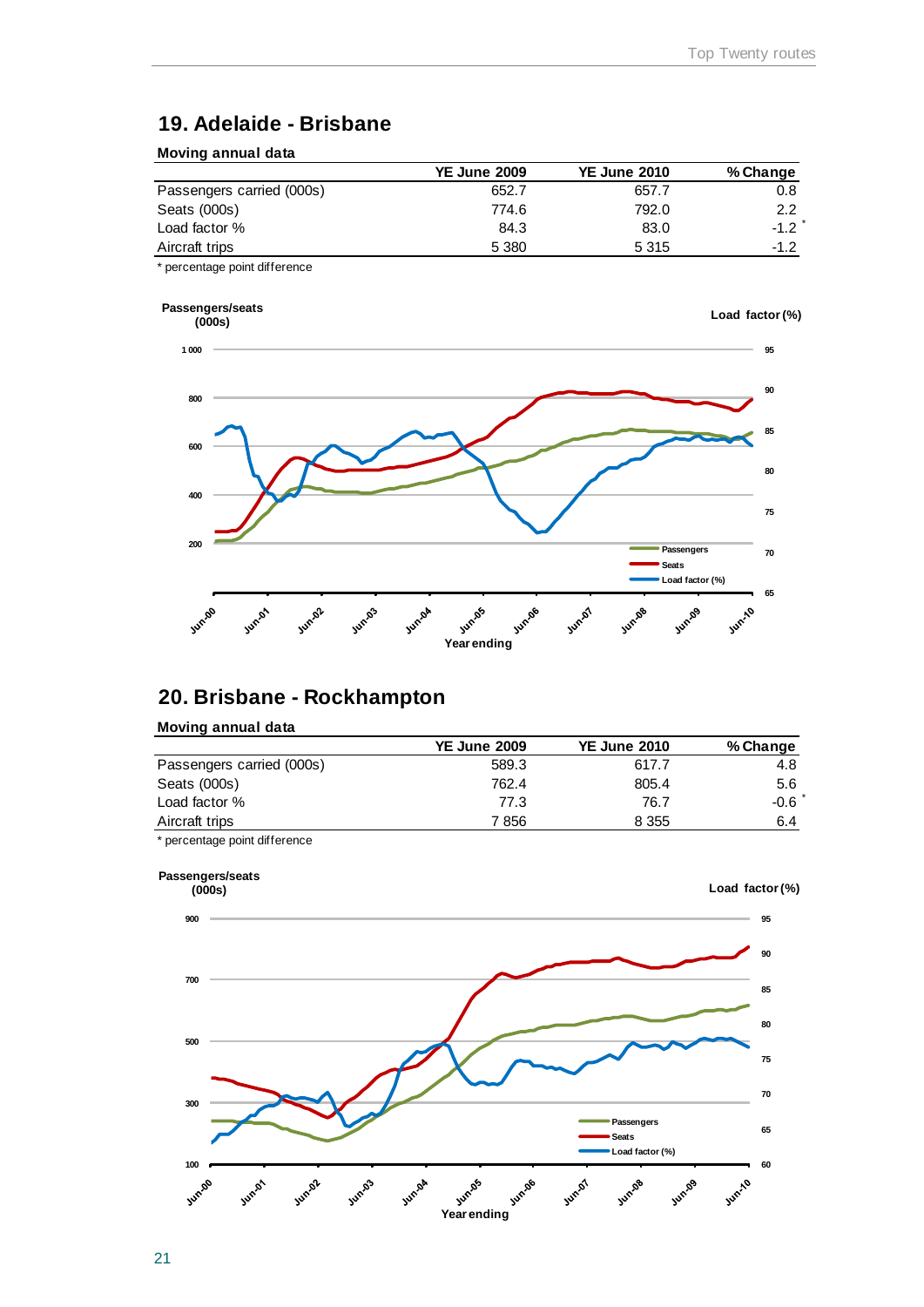This page is intentionally left blank